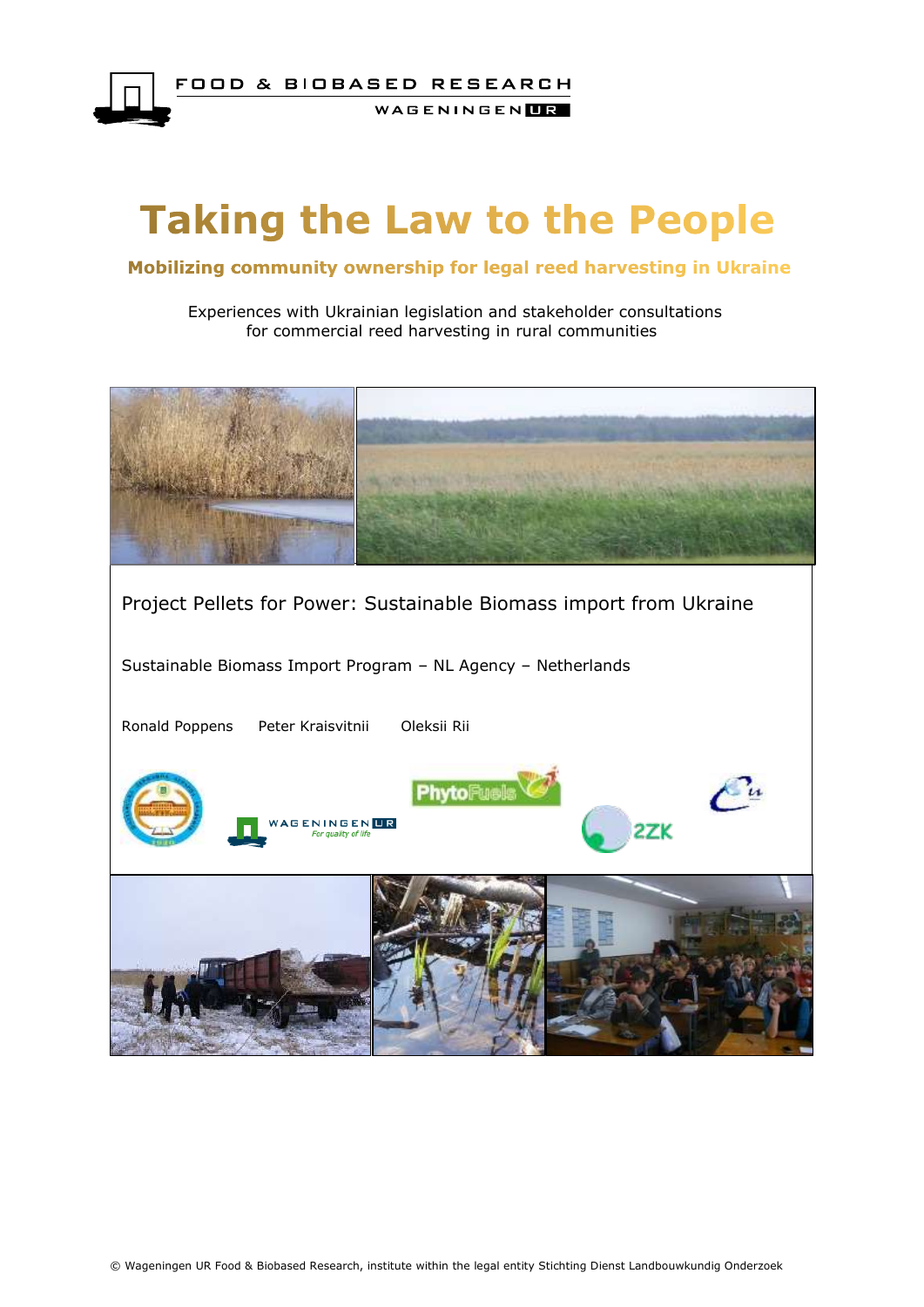

# **Colophon**

Project Pellets for Power: Sustainable Biomass import from Ukraine

Sustainable Biomass Import Program – NL Agency - Netherlands



| Title:                                 | <b>Taking the Law to the People</b><br>Mobilizing community ownership for legal reed harvesting in Ukraine                                                                                                                                                                                                                                             |  |  |  |  |  |
|----------------------------------------|--------------------------------------------------------------------------------------------------------------------------------------------------------------------------------------------------------------------------------------------------------------------------------------------------------------------------------------------------------|--|--|--|--|--|
|                                        | Experiences with Ukrainian legislation and stakeholder consultations for<br>commercial reed harvesting in rural communities                                                                                                                                                                                                                            |  |  |  |  |  |
| Authors:                               | Ronald Poppens, Oleksii Rii, Peter Kraisvitnii                                                                                                                                                                                                                                                                                                         |  |  |  |  |  |
| Date of<br>publication:                | October 2013                                                                                                                                                                                                                                                                                                                                           |  |  |  |  |  |
| Confidentiality:                       | This project document is subordinate to regulations laid down in the contract.<br>As long as the contract is not signed, this project document is rightfully<br>owned by Wageningen UR Food & Biobased Research, institute within the<br>legal entity Stichting Dienst Landbouwkundig Onderzoek, and should be<br>treated as confidential information. |  |  |  |  |  |
| Wageningen UR Food & Biobased Research |                                                                                                                                                                                                                                                                                                                                                        |  |  |  |  |  |

P.O. Box 17 NL-6700 AA Wageningen Tel: +31 (0)317 480 084 E-mail: [info.fbr@wur.nl](mailto:info.fbr@wur.nl) Internet: [www.wur.nl](http://www.wur.nl/)

© Wageningen UR Food & Biobased Research, institute within the legal entity Stichting Dienst Landbouwkundig Onderzoek

*All right reserved. No part of this publication may be reproduced, stored in a retrieval system of any nature, or transmitted, in any form or by any means, electronic, mechanical, photocopying, recording or otherwise, without the prior permission of the publisher. The publisher does not accept any liability for the inaccuracies in this report.*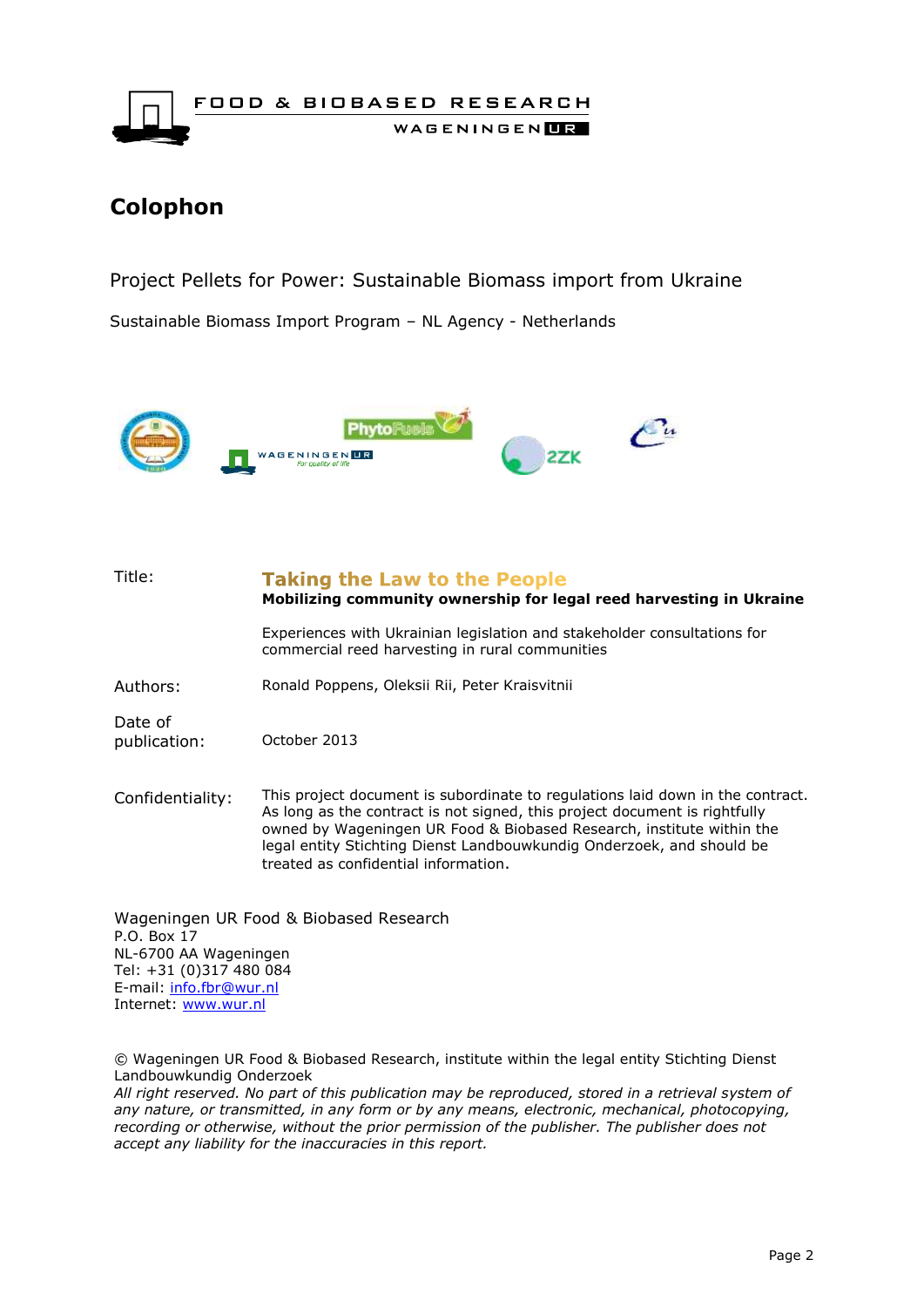FOOD & BIOBASED RESEARCH WAGENINGEN**LE** 

# <span id="page-2-0"></span>**Abstract**

#### **Pellets for Power project**

This report is an account of experiences of a Ukraine based company, Phytofuels Investments, operating in the framework of the Pellets for Power project. This project was carried out in Ukraine and funded by NL Agency under the Sustainable Biomass Import program in the Netherlands. The project aims at developing models for sustainable biomass supply chains, including production, processing and commercialization of reed, straw and biomass crops for energy purposes. So as to guarantee sustainability, all biomass operations were designed in accordance with the Dutch NTA 8080 standard. As one of five project partners, Phytofuels' tasks included the development of sustainable reed production methods. Two aspects of this endeavor are zoomed in on in this report: reed legislation and engagement with authorities issuing permits on the one hand and engagements with local reed owning communities on the other. Both aspects are strongly interlinked and cover two sets of requirements in the NTA 8080, i.e. compliance with national legislation and performing stakeholder consultations.

#### **Studying legislation and engaging authorities**

The first step was to study legislation, to find out what is regulated in Ukraine about reed. For that purpose and for other studies on sustainability issues, the Institute for Biomass and Sustainable Development was founded. This independent institute helped increase credibility of the project when engaging with authorities and rural communities. In this process, both Phytofuels and the Biomass Institute relied on methodological support and applied research conducted in the Pellets for Power project. Research topics covered legislation, biodiversity, greenhouse gas emissions and other sustainability topics. The importance of this research based approach soon became evident, when facing government officials with no clue as to on what grounds and by which procedures reed harvesting permits were to be issued. In much of current Ukrainian legislation there is no clear reference to reed as a particular category of plant, natural resource or ecosystem. So, in order for authorities to make any informed decisions about issuing permits, the project partners first had to develop a reed harvesting protocol, based on research data from this project.

#### **Taking the Law to the People**

According to Ukrainian legislation, the rightful ownership and decision power regarding natural resources lies with "Territorial Communities", i.e. villages in rural areas of Ukraine. Yet, this does not reflect reality in Ukraine. In the current situation, power is very much concentrated in Kiev and little decision power trickles down to the villages, with village councils having to collect state money from district councils. The financial situation is appalling in most villages, including with underpaid village deputies, making corruption difficult to erase. Obviously, this situation is also bad for business operations, that often depend on bribes and personal favors, affecting the continuity of such operations. The challenge for the project partners was thus clear: creating awareness among village people and setting up sustainable, socioeconomic development programs that work directly with the local population, designated by the law as the rightful owners of reed resources.

#### **Establishing socioeconomic programs and acquiring permits**

With legal ownership lying with local communities as the primary stakeholders, Phytofuels and the Biomass Institute have put a lot of effort in engagements with village people, on the street, in public meetings, visiting local leaders, local newspaper articles, educational programs held at schools and other social events. This resulted in broad support within the community, making the project at the same time less vulnerable to corruption and abuse by individual village council members and officials.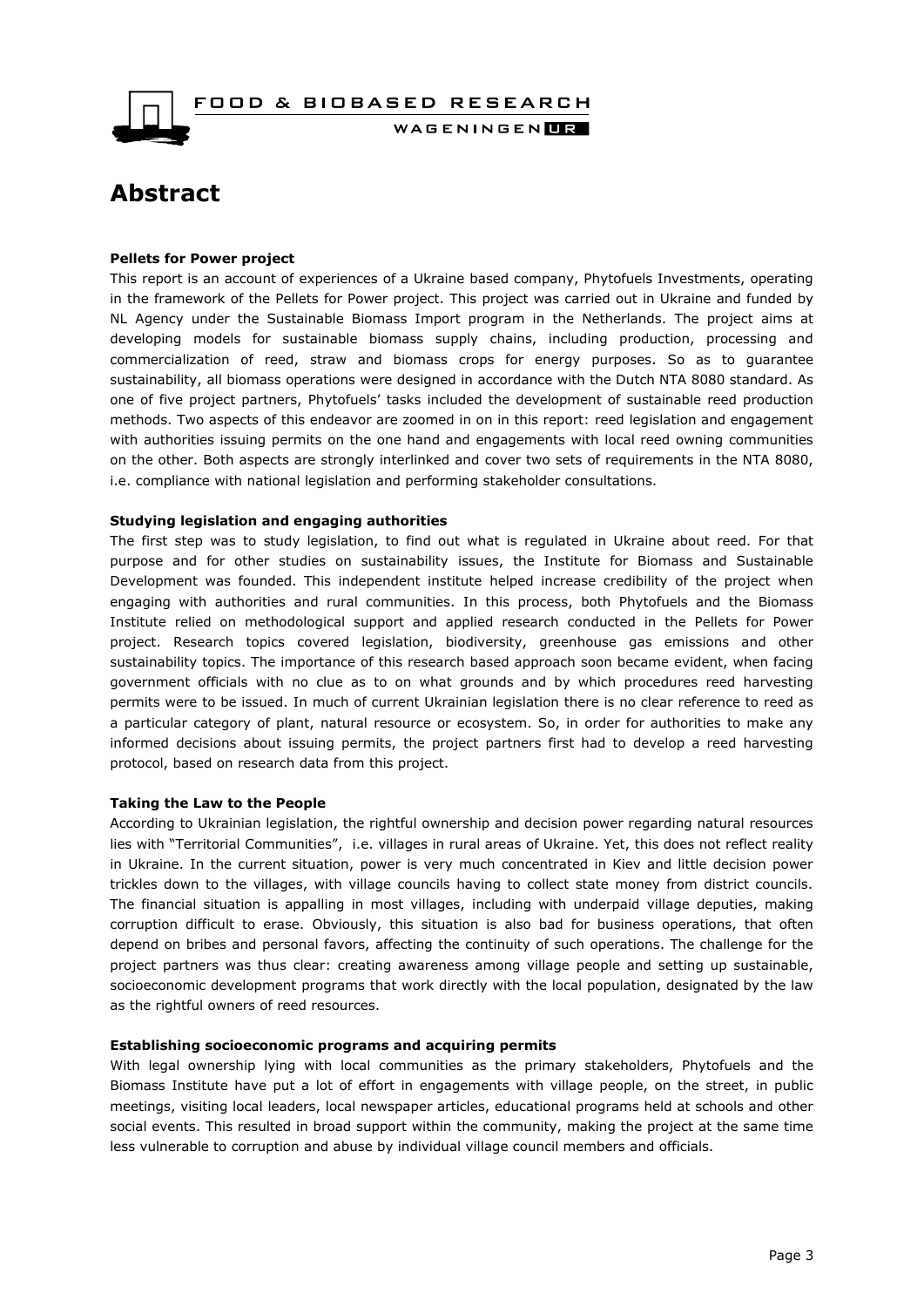

The approach by Phytofuels and the Biomass Institute proved overall successful. By September 2012, long-term reed harvesting programs were signed with thirteen villages. And with each program laying out clear responsibilities for the partners, based on legislation and research conducted in the project, the environmental authorities were keen to issue the required permits.

#### **Setting a standard for biobased development in Ukraine**

These experiences may have shed light on a potentially effective mechanism for stable biomass business development in Ukraine, by mobilizing local villages as the lawful owners of natural resources. Phytofuels and the Biomass Institute have done important pioneering work, setting a standard for current and future biobased practices in Ukraine.

Yet, still much work remains to be done after the project. It is likely that Phytofuels' business operations require adjustments before deserving he label "sustainable". Its compliance with NTA 8080 is not guaranteed until proven otherwise by an independent auditor. And given its strong ties with Phytofuels, the role of the Biomass Institute has not been truly independent so far. Moreover, in the larger institutional framework, it remains to be seen whether policies are adopted that are favorable to development of sustainable biomass based programs.

Fortunately, both organizations will continue on their chosen paths. Phytofuels intends to expand its biomass business activities, in line with NTA 8080. And the Biomass Institute has the ambition of becoming a recognized, truly independent research organization, aiming at development of research programs and the promotion of NTA 8080 in Ukraine. For this purpose, during the  $8<sup>th</sup>$  Biomass Conference in Kyiv held in September 2012, a Memorandum of Understanding was signed between the Biomass Institute, Wageningen University Food & Biobased Research and the Dutch National Standardization Organization (NEN). In addition, the Biomass Institute seeks participation in public councils on regional and state level, advising on sustainability and legislation for development programs.

#### **More information**

More information about the project can be found at [www.biomassandbioenergy.nl](http://www.biomassandbioenergy.nl/) and [www.agentschap.nl](http://www.agentschap.nl/)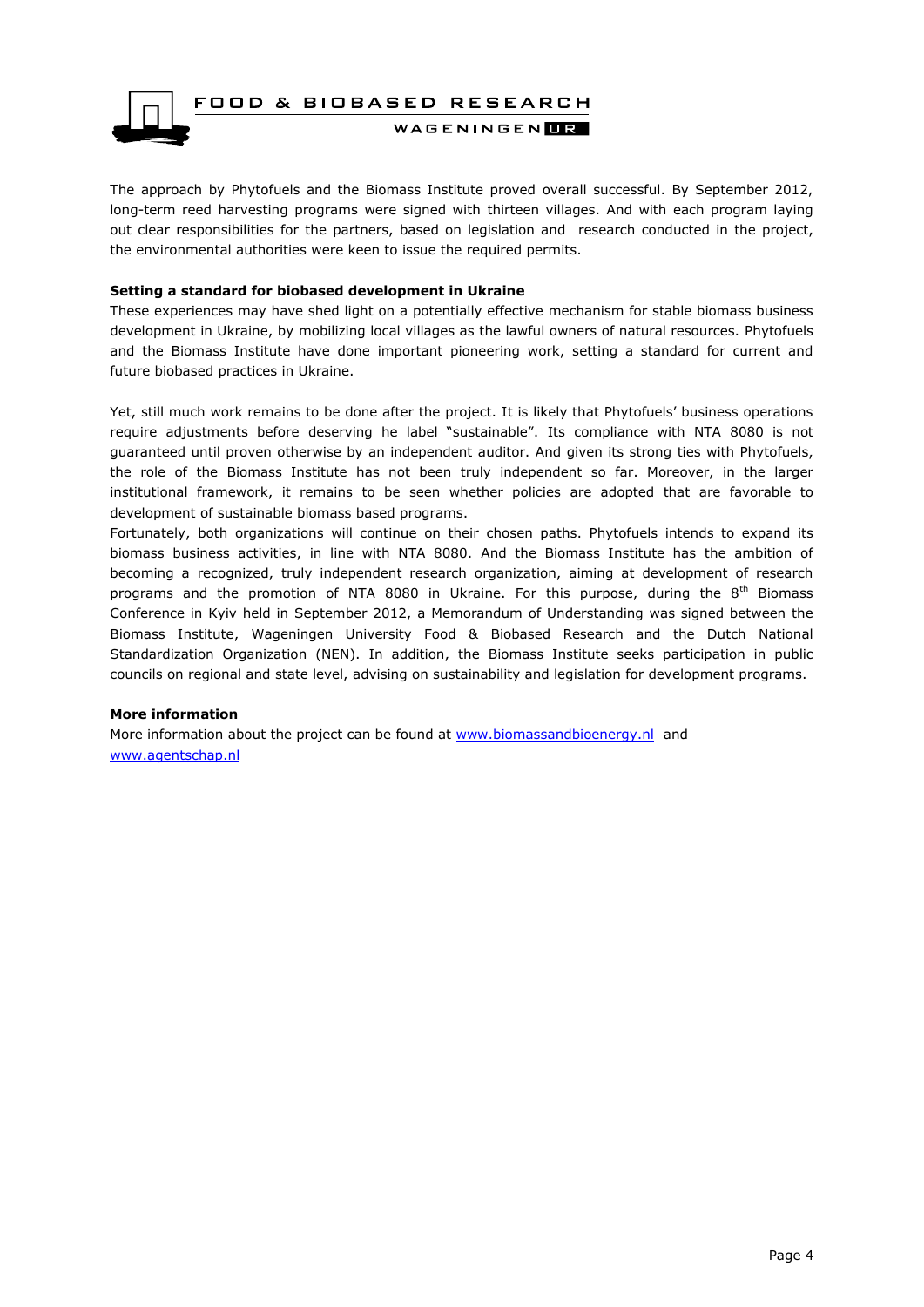FOOD & BIOBASED RESEARCH



WAGENINGENLIR

# <span id="page-4-0"></span>**Introduction**

This report was produced in the framework of the Pellets for Power project, funded by NL Agency under the Ministry of Economics, Agriculture and Innovation (EL&I) in the Netherlands. For more information regarding this project we refer to the project website [www.biomassandbioenergy.nl](http://www.biomassandbioenergy.nl/)

Its content is an account of the experiences of a Ukraine based company, Phytofuels Investments, one of five partners in the Pellets for Power project. Phytofuels has been supported by the Institute for Biomass and Sustainable Development, a non-governmental research organization promoting biomass based sustainable development.

The project objectives include defining methods for sustainable reed harvesting in accordance with NTA 8080. A basic sustainability principle of this standard is full compliance with Ukrainian laws and regulations and it also establishes requirements for consultation of stakeholders. Hence this report, analyzing existing legislation, regulating use, management and harvesting of Ukraine's reed resources and describing engagements with authorities and communities leading up to long-term community based harvesting agreements and the required permits.

The authors trust that this report will be of value for current and future businesses, as well as for law makers, Certification Bodies and others interested. It provides insight in Ukrainian laws and regulations and in the obstacles and opportunities for obtaining permits for sustainable reed management. We refer to another project report, Poppens & Hoekstra (2013), analyzing whether the used approach and methods for legislative studies and stakeholder consultations are in line with the NTA 8080 standard.

This report is divided into five chapters, dealing respectively with identification of reed harvesting sites, research and engagements with authorities and communities, a stakeholder analysis, an analysis of legislation and conclusions and recommendations for biomass businesses.

It is important to note that this report reflects primarily the knowledge and opinion of Phytofuels and the Biomass Institute. The Pellets for Power project and its partners do not accept responsibility in case of any falsehoods or implications of information written in this document.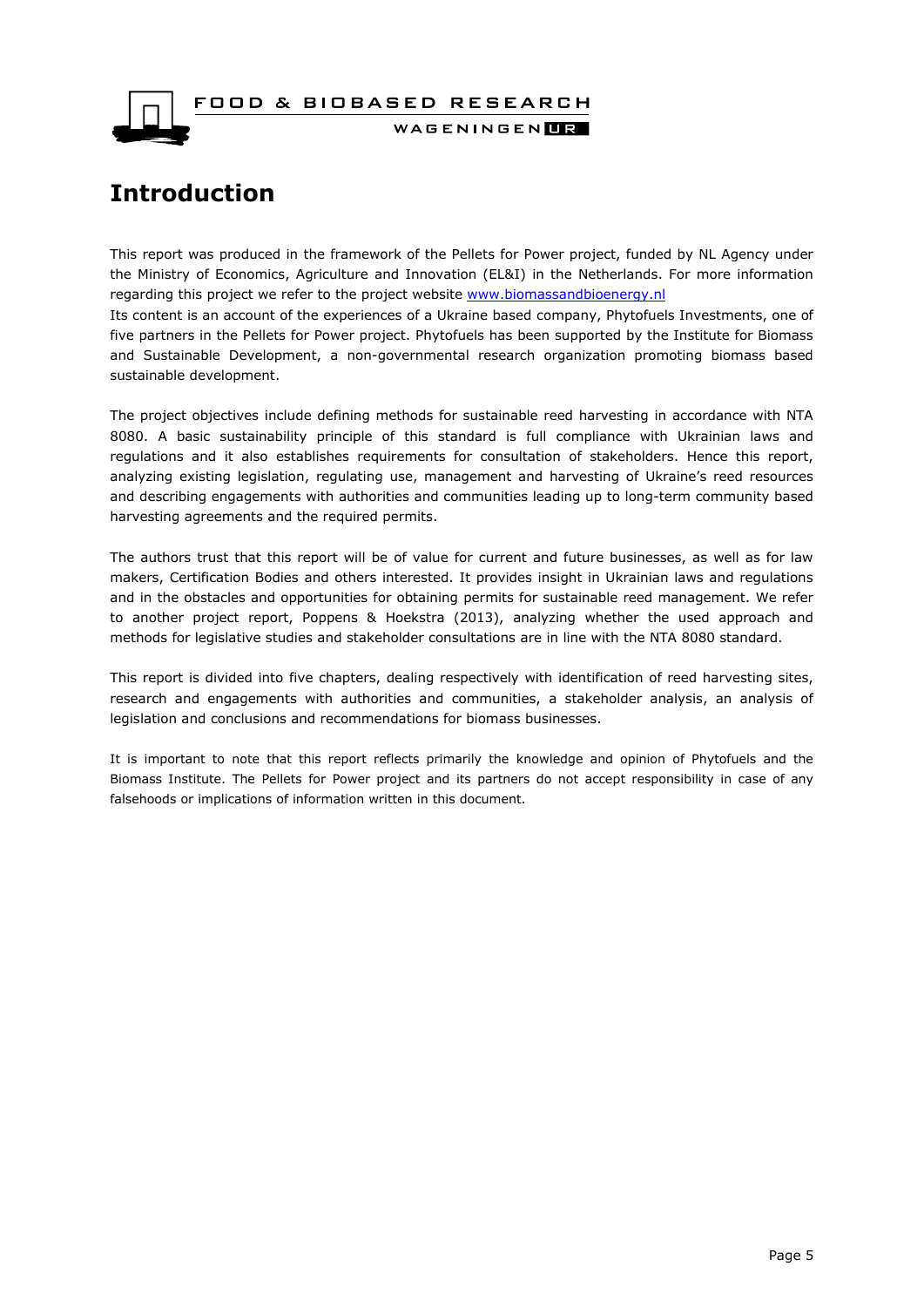FOOD & BIOBASED RESEARCH

WAGENINGENLIR

# **Content**

|              | <b>Abstract</b>         |                                                                                                                                                          |                        |  |  |
|--------------|-------------------------|----------------------------------------------------------------------------------------------------------------------------------------------------------|------------------------|--|--|
|              | <b>Introduction</b>     |                                                                                                                                                          | 5                      |  |  |
| 1            | 1.1<br>1.2<br>1.3       | <b>Identifying reed harvesting sites</b><br>Location and proximity of reed lands<br>Socio-political situation<br>Presence of sites with special interest | 7<br>7<br>$\,8\,$<br>8 |  |  |
| $\mathbf{2}$ |                         | Searching for land and acquiring permits for reed harvesting                                                                                             | 10                     |  |  |
|              | 2.1                     | Phase I: Acquiring data for Land Auctions                                                                                                                | 10                     |  |  |
|              | 2.2                     | Phase II: acquiring harvesting permit from the Ministry of Ecology                                                                                       | 11                     |  |  |
|              |                         | Conducting desk and field studies on the legislative basis of reed harvesting<br>2.2.1                                                                   | 11                     |  |  |
|              |                         | 2.2.2<br>Permit procedures for protected areas                                                                                                           | 12                     |  |  |
|              | 2.3                     | Stakeholder consultation processes                                                                                                                       | 14                     |  |  |
|              |                         | Importance of stakeholder consultations<br>2.3.1                                                                                                         | 14                     |  |  |
|              |                         | 2.3.2<br>Identifying village leaders                                                                                                                     | 14                     |  |  |
|              |                         | 2.3.3<br>Understanding the local power balance                                                                                                           | 15                     |  |  |
|              |                         | 2.3.4<br>Organizing public meetings                                                                                                                      | 15                     |  |  |
|              |                         | 2.3.5<br>Attending deputy sessions                                                                                                                       | 18                     |  |  |
|              |                         | 2.3.6<br>Follow-up and costs                                                                                                                             | 19                     |  |  |
|              | 2.4                     | Solution strategies for encountered obstacles<br>2.4.1                                                                                                   | 19                     |  |  |
|              |                         | Legislation training for officials<br>2.4.2<br>Participation in public councils                                                                          | 20<br>20               |  |  |
|              |                         | 2.4.3<br>Mobilizing bottom-up decision power in villages                                                                                                 | 20                     |  |  |
|              |                         | Unsolved question: how to find qualified workers and fight theft?<br>2.4.4                                                                               | 21                     |  |  |
|              | 2.5                     | Permit procedures for acquiring land for reed processing                                                                                                 | 21                     |  |  |
|              | 2.6                     | 15-year reed harvesting programs                                                                                                                         |                        |  |  |
| 3            |                         | <b>Stakeholder Analysis</b>                                                                                                                              | 24                     |  |  |
|              | 3.1                     | <b>Direct Stakeholders</b>                                                                                                                               | 24                     |  |  |
|              | 3.2                     | Government officials and regulators                                                                                                                      | 26                     |  |  |
|              | 3.3                     | Public and non-governmental stakeholders                                                                                                                 | 26                     |  |  |
|              | 3.4                     | Industry and customers                                                                                                                                   | 27                     |  |  |
|              | 3.5                     | Minorities                                                                                                                                               | 28                     |  |  |
|              | 3.6                     | Company employees                                                                                                                                        | 28                     |  |  |
|              |                         | <b>Analysis of Ukrainian legislation</b>                                                                                                                 | 29                     |  |  |
|              | 4.1                     | Law on Environmental Protection                                                                                                                          | 29                     |  |  |
|              | 4.2                     | Law on Flora                                                                                                                                             | 30                     |  |  |
|              | 4.3                     | Law on Self-governance                                                                                                                                   | 30                     |  |  |
| 5.           |                         | <b>Conclusions and recommendations for biomass companies</b>                                                                                             | 32                     |  |  |
|              | 5.1                     | Is there a future for biobased business in rural Ukraine?                                                                                                | 32                     |  |  |
|              | 5.2                     | Recommendation: Investing in long-term community relations                                                                                               | 32                     |  |  |
|              | <b>References</b><br>34 |                                                                                                                                                          |                        |  |  |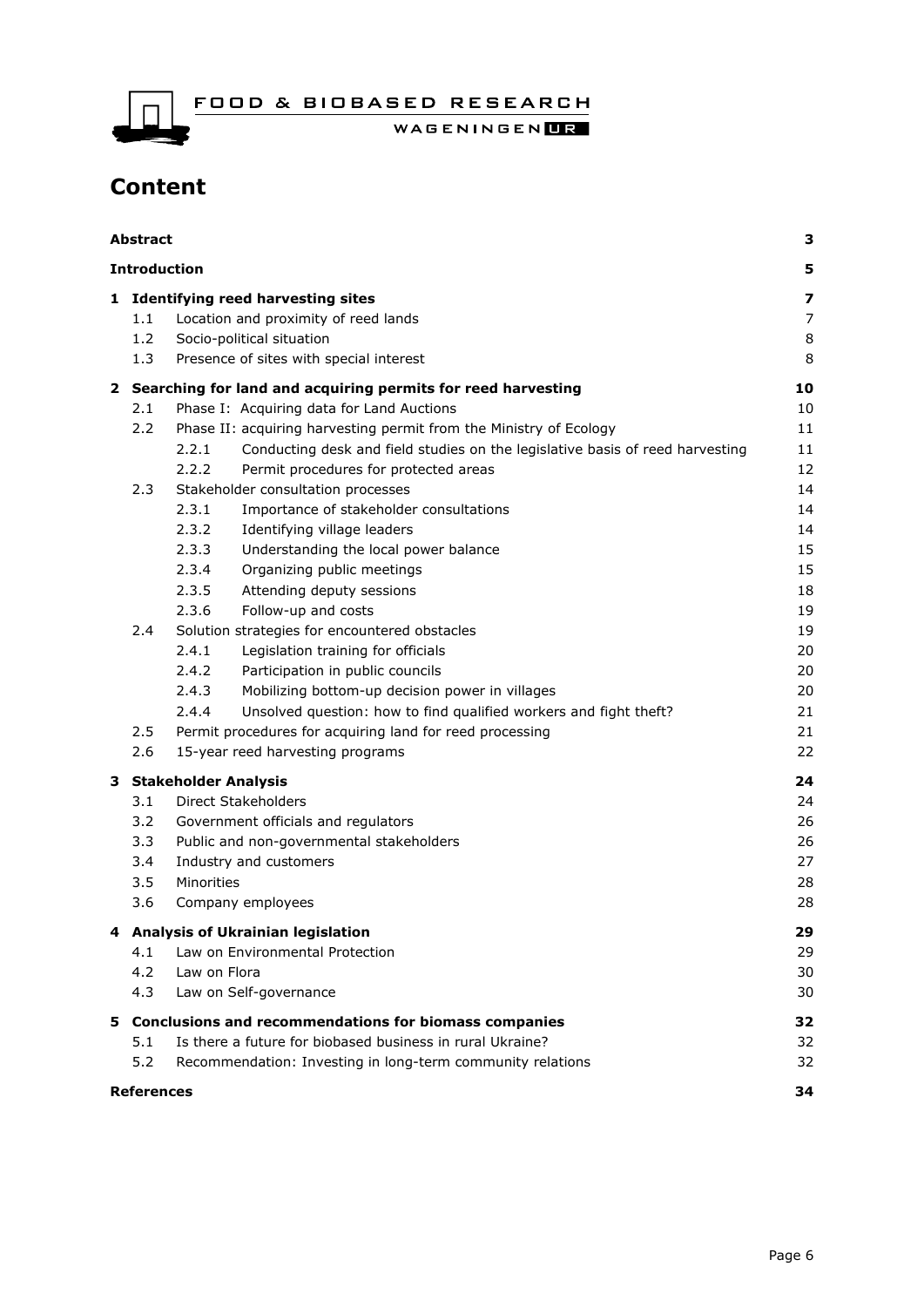FOOD & BIOBASED RESEARCH WAGENINGEN**LE** 

## <span id="page-6-0"></span>**1 Identifying reed harvesting sites**

#### **Introduction**

Phytofuels Investments is a partner in the Dutch-Ukrainian Pellets for Power project and for over a year has been looking to acquire harvesting rights for reed areas that belong to villages in the Poltava *oblast* (region). This chapter deals with the selection of potential harvesting sites, as a first step taken by Phytofuels Investments in search for land and permits for reed harvesting. Identification of these areas (districts and villages) have formed the basis for legislative procedures and stakeholder consultations discussed in following chapters. Three area selection criteria are discussed hereafter, leading up to identification of five districts in Poltava, the region where Phytofuels is based and reed owning villages. These criteria include location and proximity of reed lands, socio-political situation and presence of sites of special interest. During the permit procedures and community engagements discussed in the next chapter, the identified potential harvesting sites were further narrowed down to municipalities and villages with whom Phytofuels would eventually sign agreements for joint implementation of community based reed harvesting operations (section 2.6).

#### **The Institute for Biomass and Sustainable Development**

Phytofuels has received close support from the Institute for Biomass and Sustainable Development (hereinafter referred to as Biomass Institute). This organization was founded as independent expert organization, providing scientific credibility to the biomass operations of Phytofuels (and future producers) when dealing with authorities, the general public and the reed owning communities.

Though it is currently difficult to separate the Biomass Institute from Phytofuels Investment, this young organization has the ambition to become a true independent research organization, promoting sustainability of biomass based operations in Ukraine. On September 24<sup>th</sup> 2012, during the 8<sup>th</sup> Biomass Conference held in Kyiv, the Biomass Institute signed a Memorandum of Understanding for the promotion of the NTA 8080 sustainability standard in Ukraine, together with Wageningen University Food & Biobased Research (also partner in the Pellets for Power project) and the Dutch National Institute for Standardization (NEN).



*Biomass Institute signing MoU, 24 Sept. 2012*

#### <span id="page-6-1"></span>**1.1 Location and proximity of reed lands**

Villages with good potential for reed harvesting were selected with help from two maps. A topographic map with indication of marsh lands (i.e. potential reed land) and an administrative map indicating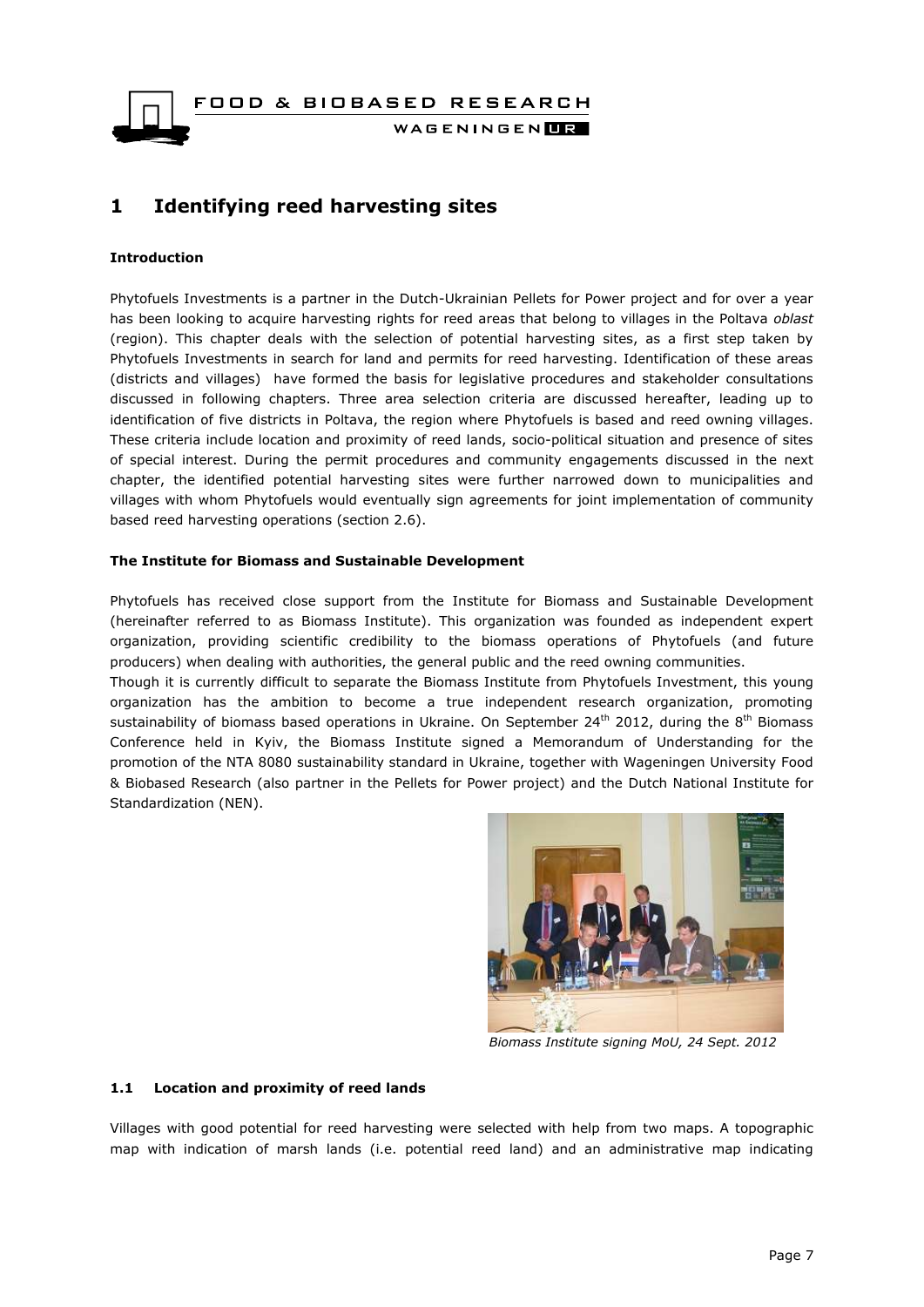

districts and division into village councils. In this way, thirteen village councils were selected by September 2012, requiring a separate stakeholder consultation procedure for each one of them. In case reed areas covered two village councils, they held such meetings for both village councils. When checking for available reed land in villages, particularly reed areas in proximity to settlements were selected. Reed is often burned, causing problems with smoke and ash for the direct neighbors. A proposal for harvesting reed is thus helping to solve this problem, hence the positive response of this group of people.



*Burning reed land producing smoke…*

#### <span id="page-7-0"></span>**1.2 Socio-political situation**

Much study was made of potentially relevant villages, in terms of their social structure. With data from the Department of Statistics and regional state administration, Phytofuels was able to get an understanding of the current population in terms of their employment, agricultural production, number of social objects (schools, medical centers, cultural buildings, etc), infrastructure and other aspects that may influence economic viability of biomass operations and local desire for cooperation in reed harvesting. For example, in the village of Malo Pereshepyno they found that there used to be a reed plant producing reed for thatching. Also, there is a school, the biggest in the region, which could potentially be involved in joint social programs. Understanding the socio-economics and concerns of the population by Phytofuels helped in the approach and contact stage and increased likeliness of cooperation.

#### <span id="page-7-1"></span>**1.3 Presence of sites with special interest**

Through the Department of Ecology, searching on internet and through other sources, Phytofuels went looking for protected sites of special interest, whether historic, cultural or ecological. In this way they discovered a protected area in Pyratyn district (rayon), on one side of a river, with the other river side being unprotected and therefore interesting to include in the harvesting scheme.

In the village of Malo Pereshepyno they identified a historic site of the Khan culture, as well as a special kind of marshland set aside for future research. There are also excavations, in relation with World War II and villagers are dedicated to making of hand-made objects with reed.

These sites of special interest will be left out of production and as such are a reason for exclusion for Phytofuels. Yet, informing themselves about the particular historic, cultural or ecological value of sites has served Phytofuels well in establishing contacts with the local people and in gaining their trust.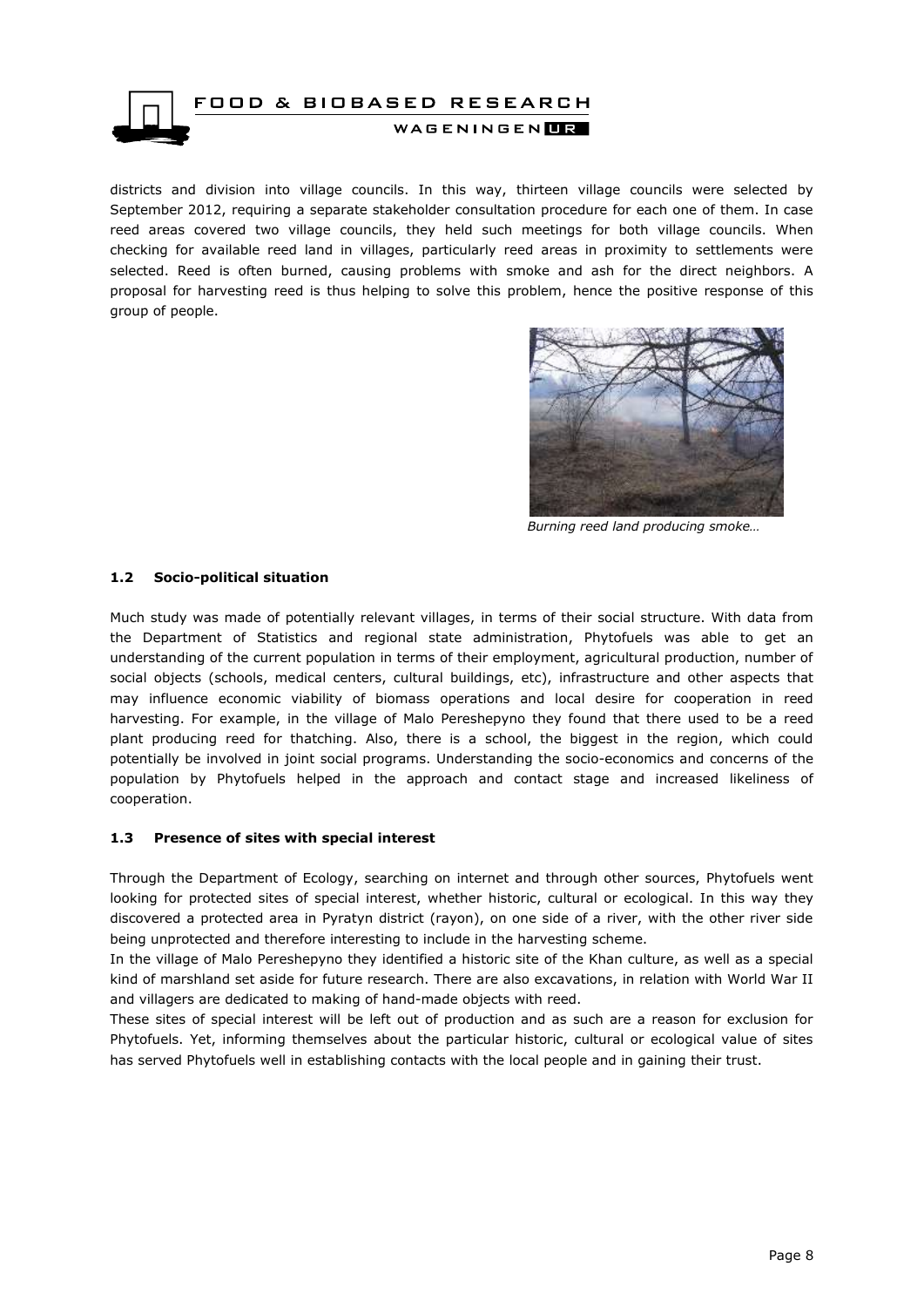

#### **Maps: Poltava oblast and five districts**

Based on the criteria above, by September 2012 six districts with good potential for reed harvesting were identified. Five of them are situated in the Poltava *oblast* (region). These are Lubny, Novi Sanzhary, Chornukhy, Kobelyaky and Orzhytsya. The sixth district is Ororikhiy in the region of Zaporizhya, in the southeast of Ukraine (Figure 1).

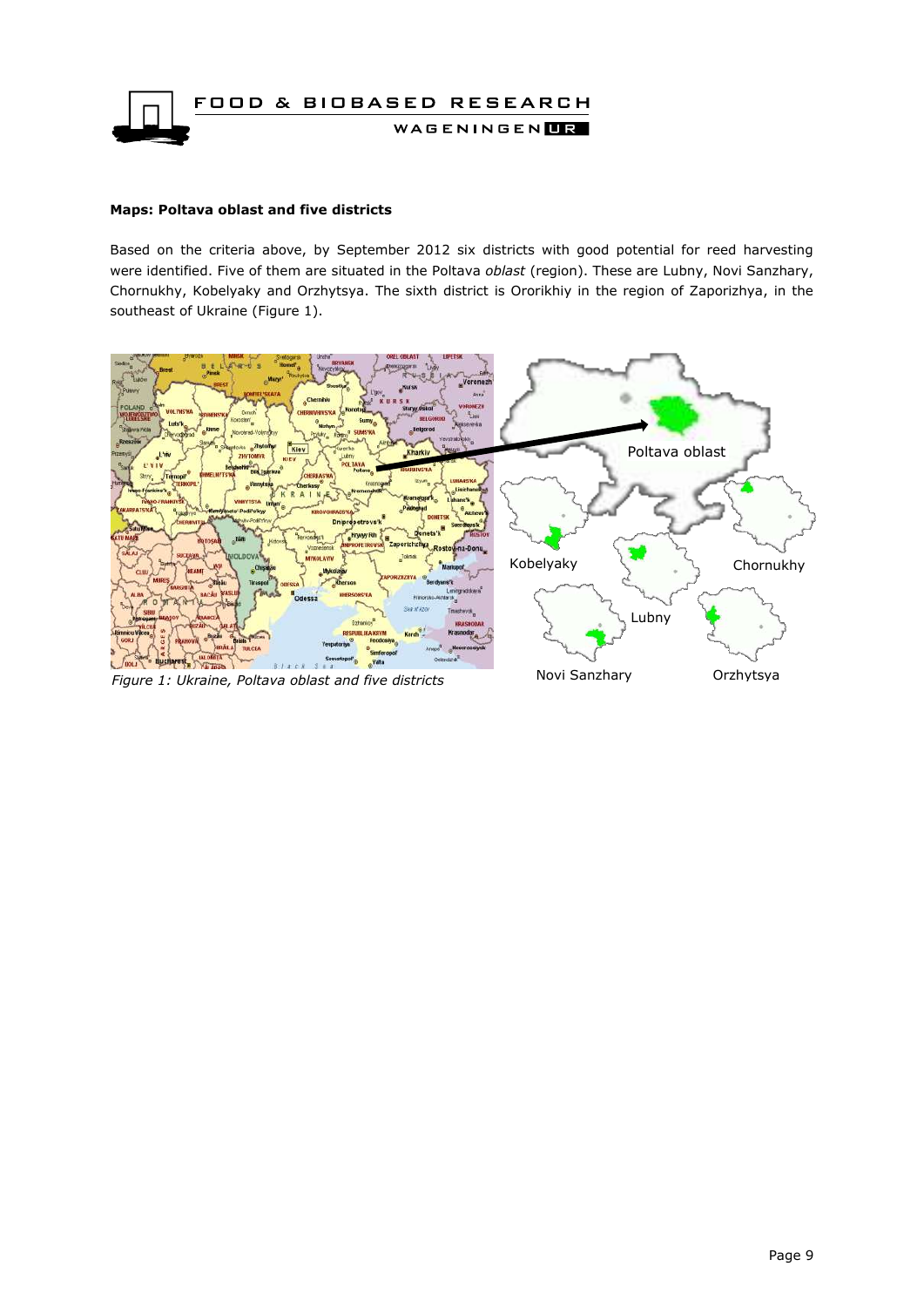

# <span id="page-9-0"></span>**2 Searching for land and acquiring permits for reed harvesting**

#### **Introduction**

Without any prior experience with legislation, nor with any formal methodologies for stakeholder consultations, Phytofuels Investments and the Biomass Institute had to learn by doing. They started with reading the Law of Land, or Land Code. This law states that the district land department is the responsible authority for reed land management and that any use rights of land should be acquired through Land Auctions. Based on that, they started collecting information in Malo Pereshepyno, one of the selected villages (chapter 1). This route, however, would turn out to be a dead end and would be followed up by another route through the Ministry of Ecology. This two-phase process is described hereafter in sections 2.1 and 2.2 respectively.

These legislative procedures were closely linked with processes for engaging stakeholders in the reed communities. With the law identifying local communities as the rightful owners of reed resources, it made perfectly sense to start with involving people in these communities. This resulted in long-term harvesting programs approved by the village council (in 13 villages by September 2012). And in turn, this process of forging long-term commitments between producer (Phytofuels), NGO (Biomass Institute) and local government (village council), provided credibility to the project's sustainability, leading up to issuance of required permits by the environmental authorities. See section 2.2 for more information.



*Reed fields in Malo Pereshepyno village*

#### <span id="page-9-1"></span>**2.1 Phase I: Acquiring data for Land Auctions**

Procedures were started in Novi Sanzhary district, by visiting the district's head of land department. It is in this district, as well as in Chernukhy district, where Phytofuels would obtain its first reed harvesting permits. See section 2.6 for an overview of obtained licenses by May 2012 and respective hectares of reed land.

The head of the district land department was not able to help them further, however, referring to the regional Land Administration (rayon) for further information. At the regional Land Administration, information was provided about the Land Code of Ukraine. Here it is stated that land can only be obtained through Land Auctions. It is through Land Auctions that (would be) producers are granted rights for renting land for agricultural and building purposes. Also the rental conditions are established through the Land Auctions, such as rental duration, type of crops, price of crops.

However, the Land Department could not provide any directions on how to conduct these Land Auctions. It was then decided to go to a village where such Land Auction was ongoing, so as gain understanding of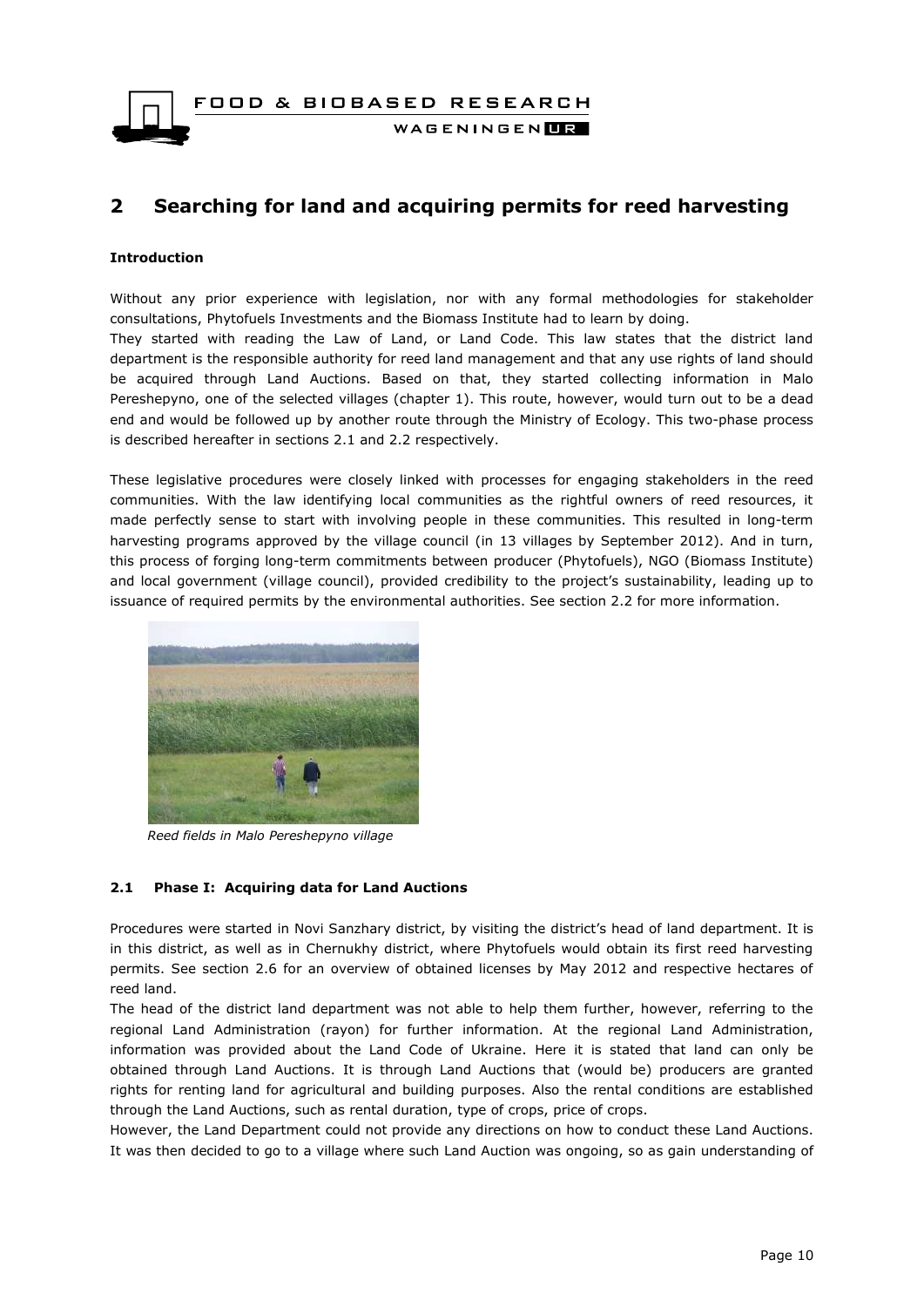

this legal mechanism for renting reed lands. This village turned out to be Malo Pereshepyno in Novi Sanzhary district.

In Malo Pereshepyno, data was collected about available reed land, based on available maps (section 1.1). They asked local stakeholders about the use status of the land and whether it was under some kind of protective status. Then they went to the village council, to establish ownership. Here they soon found out that the borders of the villages are not clear. At the time, the exact village limits were not established in the Cadaster. By January 1<sup>st</sup> 2012, however, it had been established in the Land Codex that the village regulates all land up to four kilometres distance of the village proper. Land beyond this four kilometre mark is regulated by the district administration.

#### *Land Auctions not appropriate for wetlands*

Soon, a major obstacle was encountered, however. Land Auctions are conducted for specific land use types, such as "agricultural land" but in the Cadastre there is no legal reference to land use types associated with reed, such as "wetlands" or "marshlands". There is a definition of wetland in the Land Code, which is based on wetland classifications by RAMSAR, defining wetlands as areas with water not deeper than 4 metres. However, since ratification of the RAMSAR treaty on 26<sup>th</sup> October 1996, only in some laws this definition has been incorporated, but not so in the Land Cadastre.

Phytofuels hired a specialist in this field, hoping to find some solution and to obtain a clear status of reed land and to be able to engage in Land Auction procedures. Apparently the specialist was asked for a bribe by officials, who could "solve the problem", but obviously this was not an option for Phytofuels and the Biomass Institute.

Unfortunately, this expert was not able to come up with a satisfactory solution. It was therefore decided to follow a new path toward acquiring reed lands for harvesting, described in the next section. Continuation of the current route would involve the risk that any granted rights for reed land rent could potentially be removed by successive administrations for lack of solid legal basis.



*Reed land in Ukraine: unclear juridical status*

#### <span id="page-10-1"></span><span id="page-10-0"></span>**2.2 Phase II: acquiring harvesting permit from the Ministry of Ecology**

#### *2.2.1 Conducting desk and field studies on the legislative basis of reed harvesting*

With the mechanism of Land Auctions no longer an option for acquiring rental rights for reed lands, at the regional department of Environmental Protection in Poltava another possible route became evident.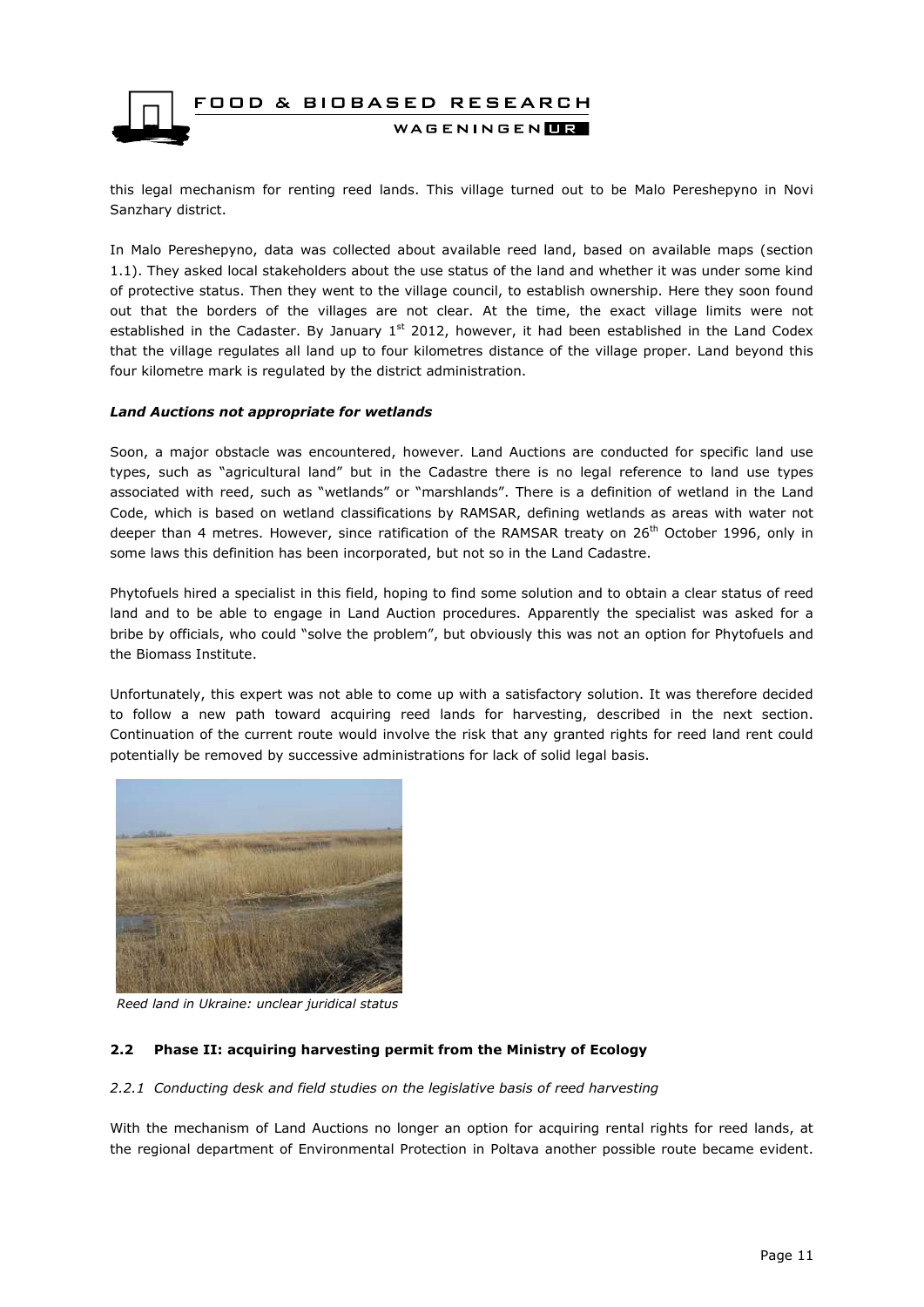

This administration is a subdivision of the Ministry of Ecology. According to the Law on Environmental Protection, it is these two administrations that issue permits for reed harvesting.

But, before going there Phytofuels and the Biomass Institute did a thorough research on laws regulating reed. By informing themselves well, Phytofuels and the Biomass Institute hoped to become less vulnerable to corruption and bureaucratic caprices. After checking out internet, law books and many other sources, they found that there was not much information to begin with. And, more disturbingly, there was no evidence of reed permits ever being granted. It seemed the legislative basis of reed harvesting was poorly understood and applied, by ecologists, officials and other stakeholder alike. According to Phytofuels, "permits" are usually obtained simply by bribing an official on district level who would then phone the village council to request the issuance of such permit.

It turned out, the Ministry of Ecology is the organization that issues harvesting permits, which is based on three main laws: The Law on Flora, The Law on Environmental Protection and the Law on Selfgovernance. These are explained in chapter 4. The Law on Flora, for example, includes important thresholds for harvesting biomass. For reed, up to 25 to 30% of the biological volume can be harvested according to this Law (Table 1).

Permit procedures differ for reed areas with and without state protection status. Malo Pereshepyno village, where Phytofuels has started its search for reed lands, has a nationally protected land area (Zapovednic). It concerns a botanic conservation area of national value, constituting marshland of 640 hectares. However, the real reed area here is much larger. Due to lack of economic land use in previous years, the reed area has been allowed to increase through natural regeneration, up to its current area of 1200 hectares. Until 1994 there was a Ukrainian state company in the village, producing reed for thatching for the domestic market. But, this company has long gone and the reed has grown back since.

| Law on Flora, Art. 11, 1999 - Allowed harvesting percentages |                              |  |  |  |  |
|--------------------------------------------------------------|------------------------------|--|--|--|--|
| Above ground biomass                                         |                              |  |  |  |  |
| • Annual crops                                               | 50% of biological volume     |  |  |  |  |
| • Perennial crops                                            | 25-30 % of biological volume |  |  |  |  |
| Below ground biomass                                         |                              |  |  |  |  |
| • Grasses                                                    | 25% of biological volume     |  |  |  |  |
| • Trees, shrubs                                              | 10% of biological volume     |  |  |  |  |

<span id="page-11-0"></span>*Table 1: allowed reed harvesting percentage (green)*

#### *2.2.2 Permit procedures for protected areas*

According to the Land Code of Ukraine, the villages are the rightful owners of natural resources, so permit procedures must start at the village council. The procedures followed by Phytofuels and the Biomass Institute consist of several steps elaborated hereafter:

#### *Decision by Territorial Community*

"The territorial community of a village, settlement or city is the primary subject of local self-government and the principal bearer of its functions and powers". Territorial community refers to citizens "who permanently reside within the boundaries of a village, settlement, or city, which are independent administrative-territorial units, or voluntary associations of citizens of several villages with one administrative center". In this case, the territorial community involved is the village of Malo Pereshepyno. The first step in the permit procedures is to obtain a positive decision by the deputies of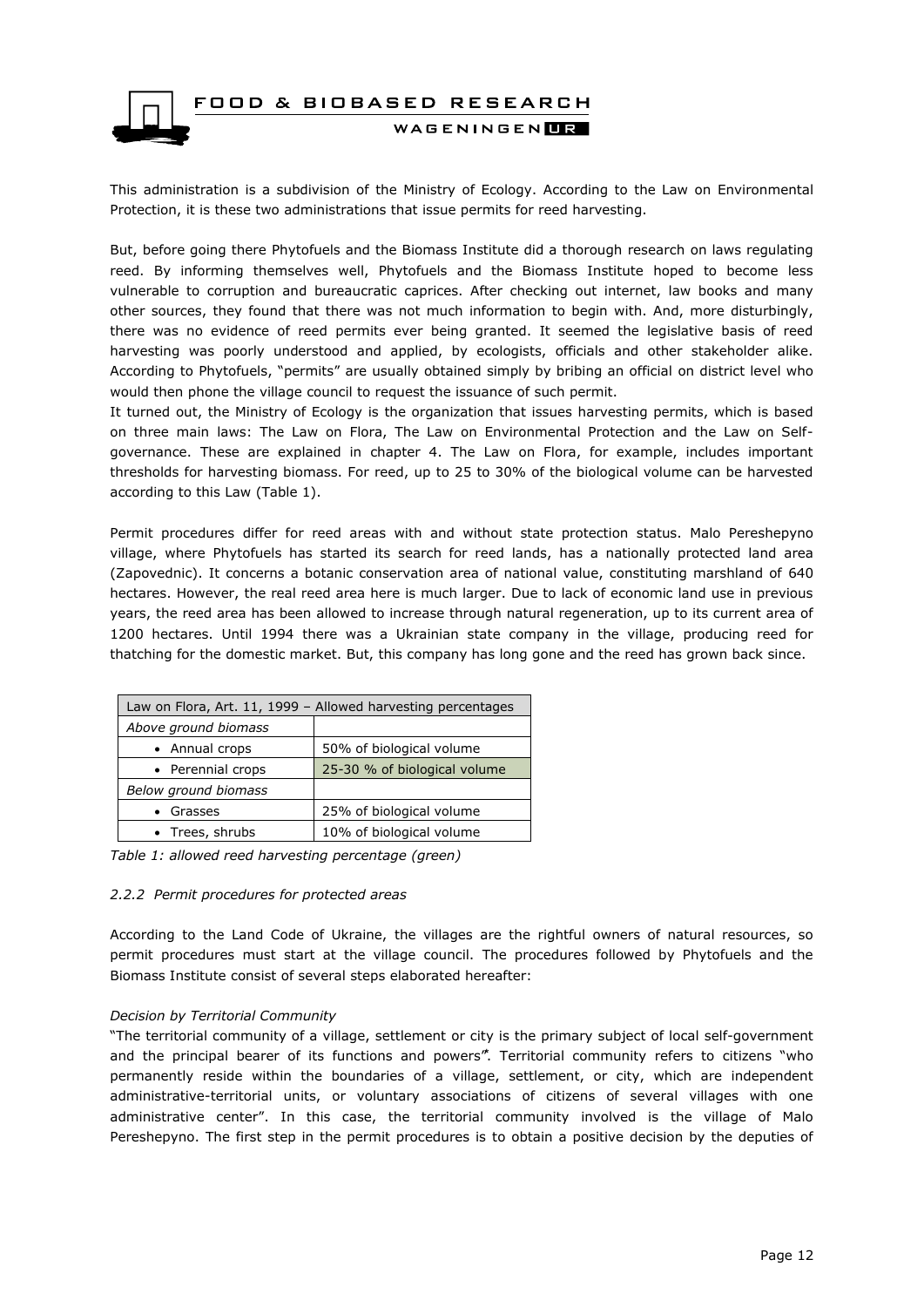

the village council, to allocate reed land for harvesting by Phytofuels. This objective has been framed in a larger 15-year program with the village (see 2.6). We refer to section 2.3 for a description of the methods Phytofuels used to influence deputies to vote in their favour.

#### *Preparing reed harvesting protocol*

As part of the documentation required, the regional Department of Environmental Protection demanded a scientifically backed reed harvesting protocol. Currently, there are no laws governing the use of reed for economic purposes (See chapter 4). By providing a solid scientific base for sustainable reed harvesting, the project could contribute to future laws governing economic reed harvesting activities. The Biomass Institute was actually established mainly for this purpose (chapter 1).

The Ecology Department itself had no idea how to develop such protocol. Apparently, they even sent the project partners for information to the University of Aviation (!). Instead, the Biomass Institute decided to develop its own reed protocol, with help from the Pellets for Power project and biologists and other experts in Ukraine. The NTA 8080 standard provided the sustainability guidelines for the protocol.



*Determining reed moisture content Reed samples*

#### *Preparing 6ZEM form*

The Land Code of Ukraine obliges village councils to prepare a so called 6Zem form and send it to the district administration. These forms include information about the size of the land, specific land use types, protective status (if any) and other. These forms formed the basis for identification of potentially available land.

#### *Obtaining reed land map*

The quality of available maps with references to land use including reed is very poor. Even protected areas do not have GPS coordinates. In 2011, the European Union supported Ukraine in developing maps and recently the Ministry of Ecology announced that protected areas were to be mapped with google maps. Yet, by May 2012, no reliable maps were available for the village of Malo Pereshepyno. Only a self-made improvised map with rough outlines of land use types, scale 1:500.

#### *Decision by head of regional state administration*

A letter had to be sent to the regional department of Environmental Protection and to the regional state administration, together with the reed protocol, the 6ZEM form and the maps. In addition, the village council had to include an approval letter of the 15-year reed harvesting program, to be signed between Phytofuels, the Biomass Institute and the village council. Based on all that, a positive decision was taken by the head of the regional state administration who then turned decision power to the village council again.

In principle, this procedure has to be repeated every year for renewal of the permit. However, given the 15-year program commitments, with clear statement of long-term responsibilities for all signatories,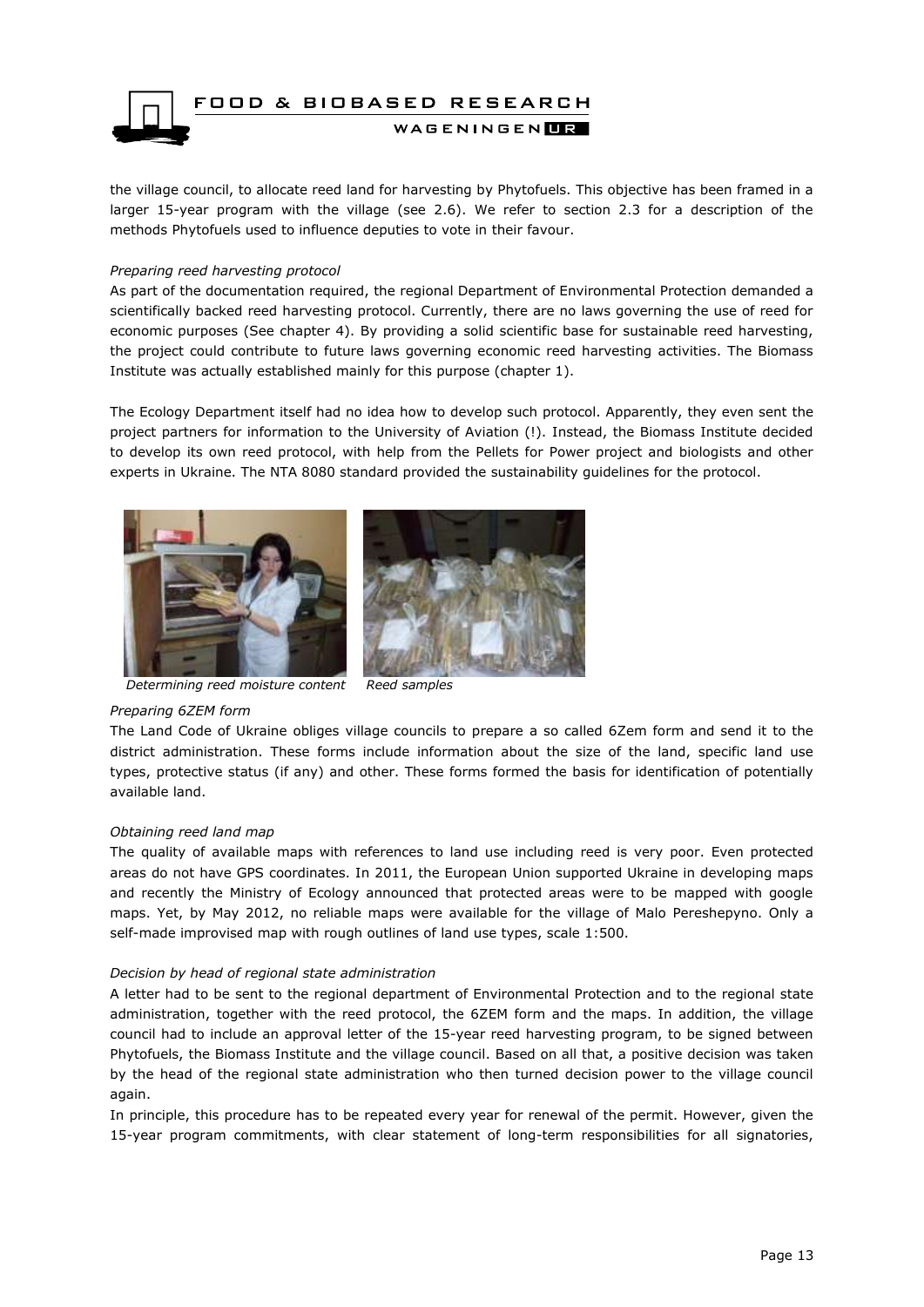

FOOD & BIOBASED RESEARCH

#### WAGENINGEN**UR**

Phytofuels will be allowed to apply for renewal after one year, and for the full length of the 15-year program at once. A condition is however, that Phytofuels submits every year a monitoring report to the regional department of Environmental Protection and the regional state administration. The 6ZEM form and maps only need renewal in case changes have occurred.

#### **Permit procedures for non-protected areas**

The permit procedure for reed harvesting in non-protected areas is easier. It consists of the same steps indicated in section 2.2.2, except that all documents are sent only to the regional department of Environmental Protection who issues the permit.

#### <span id="page-13-1"></span><span id="page-13-0"></span>**2.3 Stakeholder consultation processes**

#### *2.3.1 Importance of stakeholder consultations*

Stakeholder consultation is an essential element in developing, implementing and operating a biomass project. It plays a critical role in raising awareness of the project's impacts and to achieve agreements on approach, management and operation of the project, whilst maximizing benefits and minimizing negative impacts [\(www.agentschapnl.nl/node/178155\)](http://www.agentschapnl.nl/node/178155). Besides, it is also a requirement for certification in accordance with NTA 8080 and other sustainability criteria.

Stakeholder consultations proved equally important for Phytofuels and the Biomass Institute, and they are linked with the legislative procedures required for obtaining harvesting permits. It was only after well-planned engagements with communities and authorities that community-based harvesting programs were developed and approved by village councils. And in turn, this process of forging long-term commitments between producer, NGO (Biomass Institute) and local government, provided credibility to the project's sustainability, leading the environmental authorities to issue the required permits.

The stakeholder consultation processes conducted by the project can be divided into several phases, discussed in the following sections.



*Phytofuels engaging with village people*

#### <span id="page-13-2"></span>*2.3.2 Identifying village leaders*

Once adequate villages had been selected (chapter 1), it was time to identify key local stakeholders. Phytofuels' strategy has been to identify community leaders or otherwise people with a central presence, who could influence and inform public opinion in the community, so as to gain broad support for their proposed activities. The strategy purpose is to avoid too much dependence of village council leader and deputies alone, who might have personal interests in supporting or not of the project and who could easily change their minds, thus jeopardizing project continuity.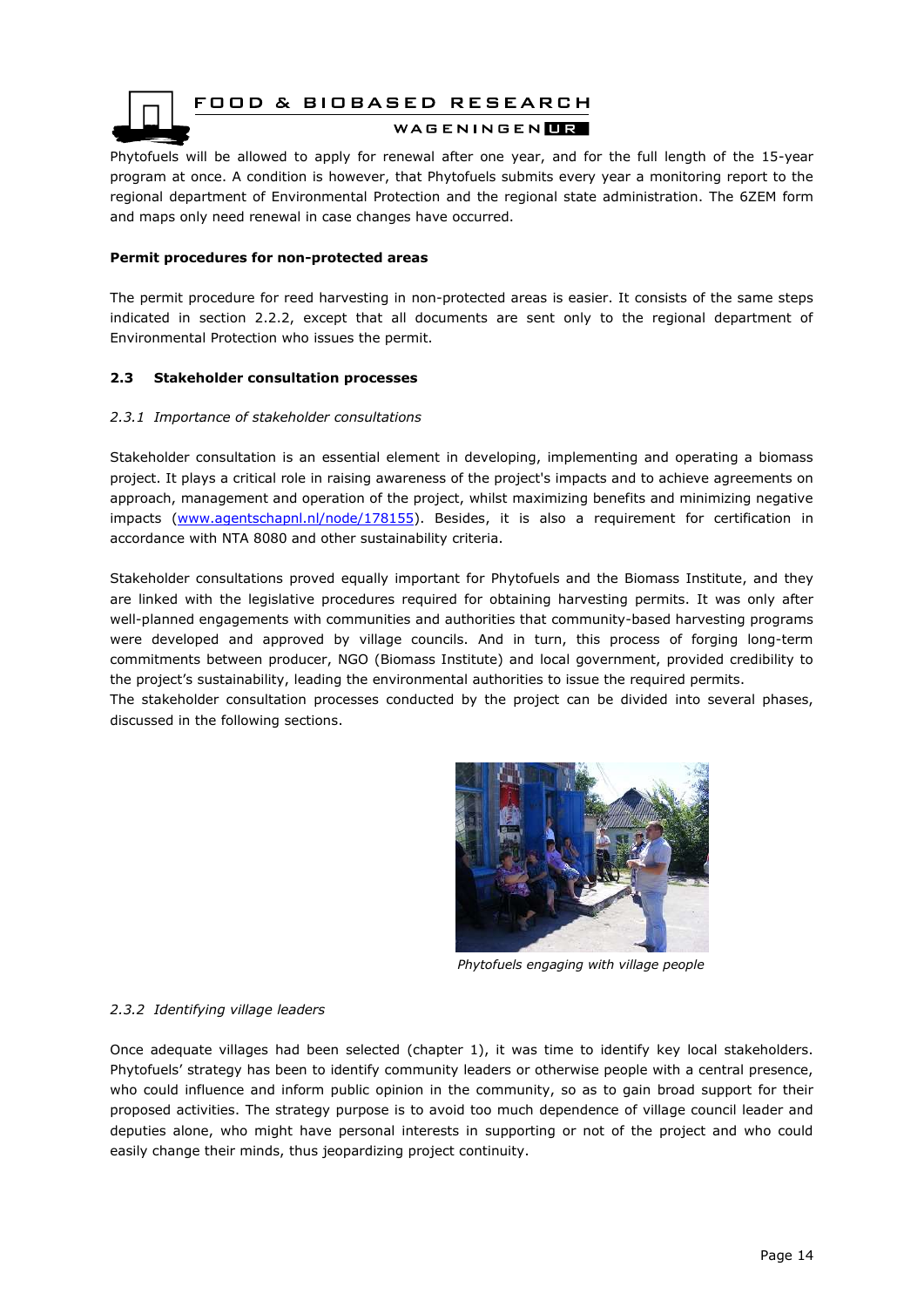

People and groups focused on include owners of selling stalls, owners of enterprises and agricultural holdings, heads of hunting and fishing organizations. Another important group are teachers, who are transmitters of information in the community. They are also knowledgeable regarding notions such as "biodiversity", could participate in research and are organizers of events such as summer camps.

The means of identifying these people was to organize public meetings, explained in 2.3.4. But first, they would contact the head of the village council. A meeting was organized with him and he was asked for a list of land owners and other people with influence. They would also get informed about fairs and markets were a lot of people gather. Also important is to know the deputies of the village council. Some deputies may be big farmers or have other influential positions in the community. But, at all times, it is of crucial important to maintain good relations with the head of the village council and his secretary. And through them, usually, after a couple of visits of the village council leader, it was already possible to organize meetings with individual council members who could provide more information.

#### <span id="page-14-0"></span>*2.3.3 Understanding the local power balance*

Right after their first visit to the head of the village council, Phytofuels started phoning deputies of the village council. Such contacts would typically reveal disputes, among deputies or between deputies and the head of village council. Also, Phytofuels would get information and contacts from local shop owners, who have a "magic book" with debtors; people with an account who have money and thus are always influential in the community. Talking to these people often revealed they are in opposition to the village council. Understanding such situations was of crucial importance for Phytofuels as they could negatively influence the program. For example, in Malo Pereshepyno, six deputies were opposing the village leader, the latter who has already agreed with the program. Phytofuels found themselves hostage of the situation, with the six deputies opposing to the program just for rivalry reasons. The solution was to bypass the village council, by getting agreements from other important local villagers and with that going to the head of district council who would eventually agree. More information on this strategy is written in section 2.4.3.

Corruption is an ever present factor in Ukraine, as illustrated by the following anecdote from Phytofuels. One day, Phytofuels had agreed to meet up with the head of a village council to talk about the program. But unexpectedly the head of village council turned up with two more people, an ecological inspector and a local individual of "questionable reputation". The ecological inspector then told Phytofuels they could "make arrangements" with him directly… Obviously this offer was declined by Phytofuels, and apparently the village council leader felt rather uncomfortable with the situation fearing the possibility of going to prison.

#### <span id="page-14-1"></span>*2.3.4 Organizing public meetings*

Phytofuels and the Biomass Institute have organized multiple public meetings in villages. Usually these meetings are held nearby the local shop for easy access by people. These meetings enable them to learn about the public opinion regarding the program, to discuss potential concerns and questions and to identify potential leaders and individuals capable of informing and educating fellow citizens. For this purpose, announcements were placed near the shop, which is the main social center. Before that deputies were phoned and asked to come and bring people from their street. Approximately 25 to 30 people turn up at such events, with many pensioners among them. Pensioners are the most active group of people in the villages. There are usually also people representing fishing or hunting enterprises and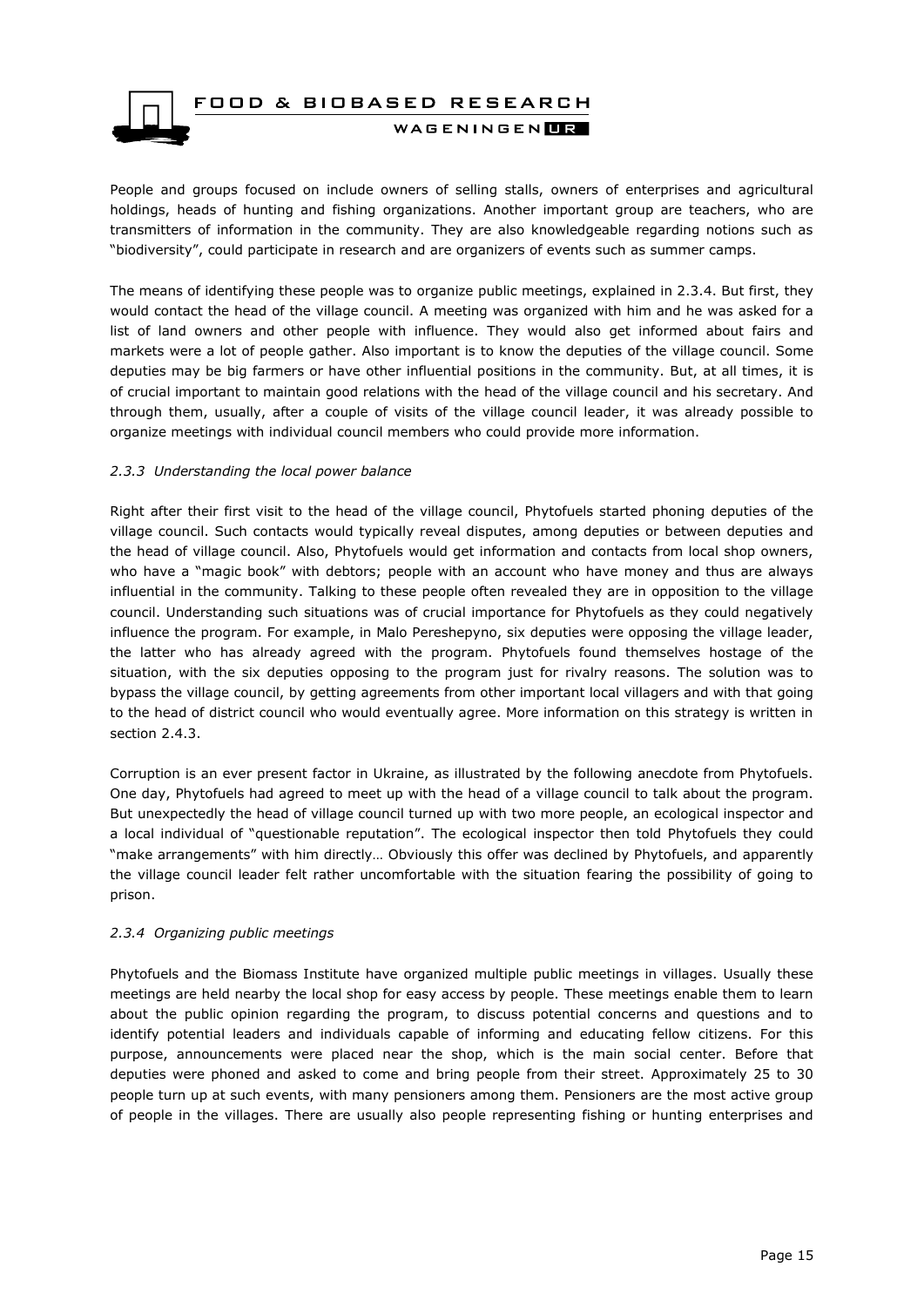

people making reed objects by hand. Very few young people attend the meeting, simply because they are scarce in the communities.

The meetings start with a presentation of Phytofuels and the Biomass Institute, the latter providing credibility to the program as independent organization, by implementing activities in accordance with Dutch sustainability standard NTA 8080. Then a presentation is given about the contents and purpose of the program, regarding e.g. ecological issues and also the role of the community. This would include discussing the formation of a public ecological inspection team.

At the start of the meeting questionnaires are handed out, specially prepared with simple wording, big letters so as to reach everyone. The questionnaire had five main questions, to be answered with "yes", "no", "maybe" and "I don't know'. These five questions address important issues in the community and serve as starting point for discussions. Political questions are avoided as much as possible and people are not asked for their surnames to fill in, as many have a problem with that. Around 30 percent of participants refuse to fill in the questionnaire. This is usually due to doubts about what happens with the information provided, despite having pointed out that the information is treated with confidentiality and only serves to improve cooperation with the community.



*Project information classes* 

#### **Discussion topics addressed in a questionnaire:**

#### *1. Do you think burning reed is harmful for the ecology of your settlement?*

The background of this question is that currently reed is often burned, for access to fishing grounds or for unting birds. The smoke development is considered a problem by many villagers, which obviously provides arguments in favor of any program that proposes alternatives to burning. Discussions would usually focus on the negative influence of burning on wildlife and for agricultural holdings.

#### *2. Would you like to get more information about employment generated by the reed enterprise?*

In villages as poor as the ones engaged, employment is obviously of great concern. The project team would explain that the enterprise is not seeking quick profits, but long-term cooperation with the community, to be established in a 15-year program. This would generate long-term employment with social benefits, generated from reed harvesting and pelletizing, all in agreement with the NTA 8080 standard. This question would trigger questions form the audience and discussions, such as about how the project will affect access to hunting or fishing grounds. Also hand-made reed objects are made in some villages, by families who typically use the same reed plot every year. People were assured that that patches under use will be left untouched and there will be areas left for local use and for protection of biodiversity.

Other concerns addressed included potential damage to the roads by big trucks transporting reed and pellets. Apparently, for the last 10 years no new roads had been constructed which is a big issue for the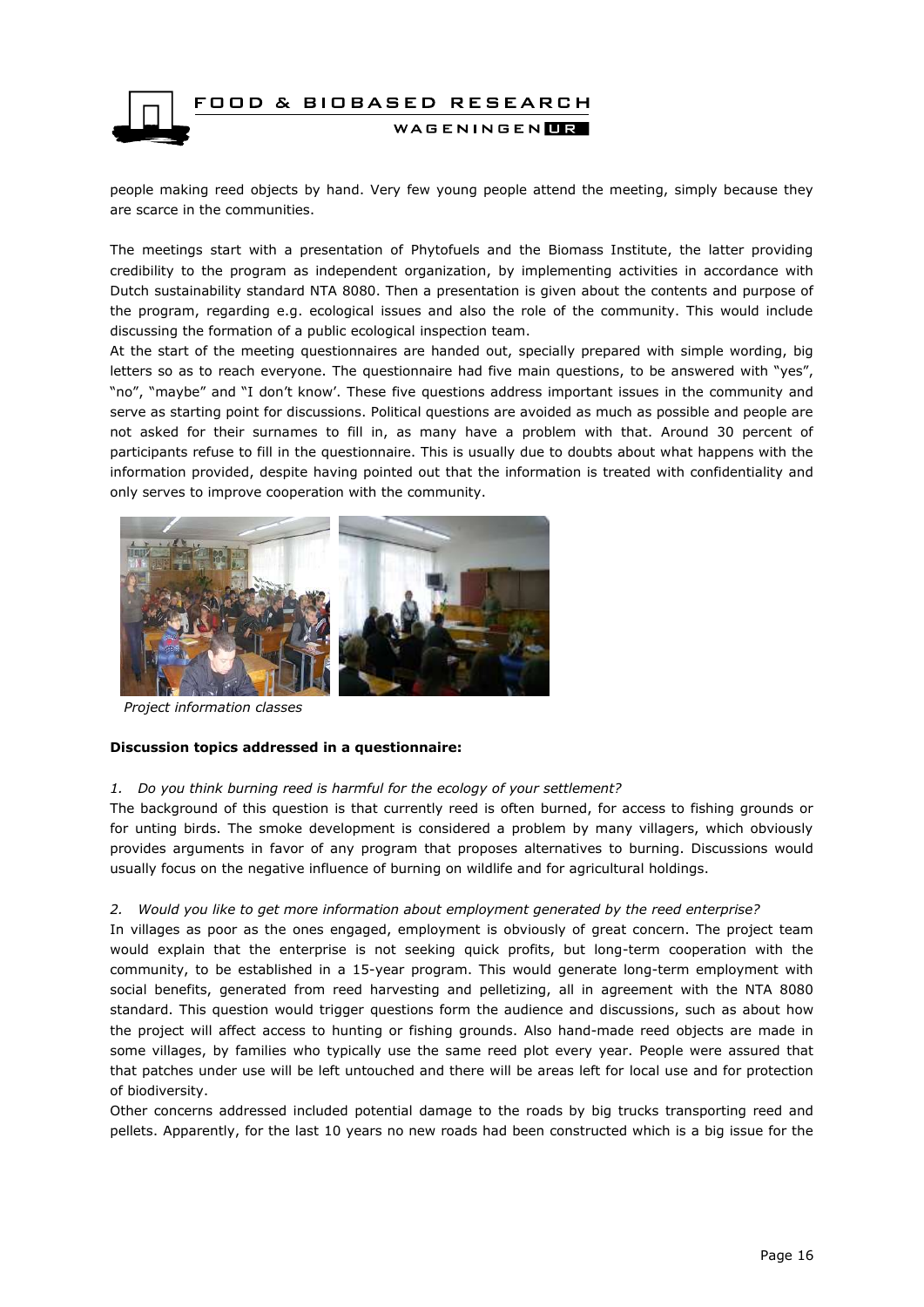

community. People were promised that their concerns would be taken into account and at least the harvesting program would guarantee that the reed supply route would be kept snow-free in winter. As expected, some villagers would simply ask what the program could do for them personally, even if they had no interest in participating themselves directly. Here the answers would revolve around the social and educational programs in kindergartens and schools. Yet, actual employment would be the main contribution.

Another reoccurring question that needed addressing was whether the Dutch would make claims on lands in the community given the Dutch certification system.. The people were reassured that this was not the case.

#### *3. Would you like to be employed in the local reed production enterprise?*

This question is of course related to question 2. Stealing by employees is a big threat to businesses in Ukraine. Apparently, in Soviet times employees would see no choice but to steal from the collective farms given that "everyone else would be doing that". This mentality is still present in the communities. On more than one occasion has Phytofuels itself been confronted with this problem, with employees stealing materials, tools or machinery. When asked to take responsibility for that, these people would suggest to better accept it or else they would oppose to the program.



 *Taking reed samples in the field..*

#### 4. *What needs to be done in your settlement in the social sphere?*

As natives to this region of Ukraine, Phytofuels and the Biomass Institute were well aware of the importance to connect well with the real concerns of people, even if those concerns do not relate with the program itself. Such concerns could include many different things, e.g. the need for a bridge to cross the river. In fact, in four different villages it turned out street lighting was considered of major importance. Hence, the decision by Phytofuels to include that public service into the reed harvesting programs signed with with these four villages.

#### *5. How do local citizens dispose of their garbage and waste?*

Some villages have large heaps of thrash in their reed lands. This is an important issue in most villages and was used as an entry point for discussing the role of the company and the need for ecological monitoring. Another reason to bring this issue up is to prevent people accusing the project company/reed producer of polluting the reed lands. By offering support in solving this issue, it was hoped that the people would support the program.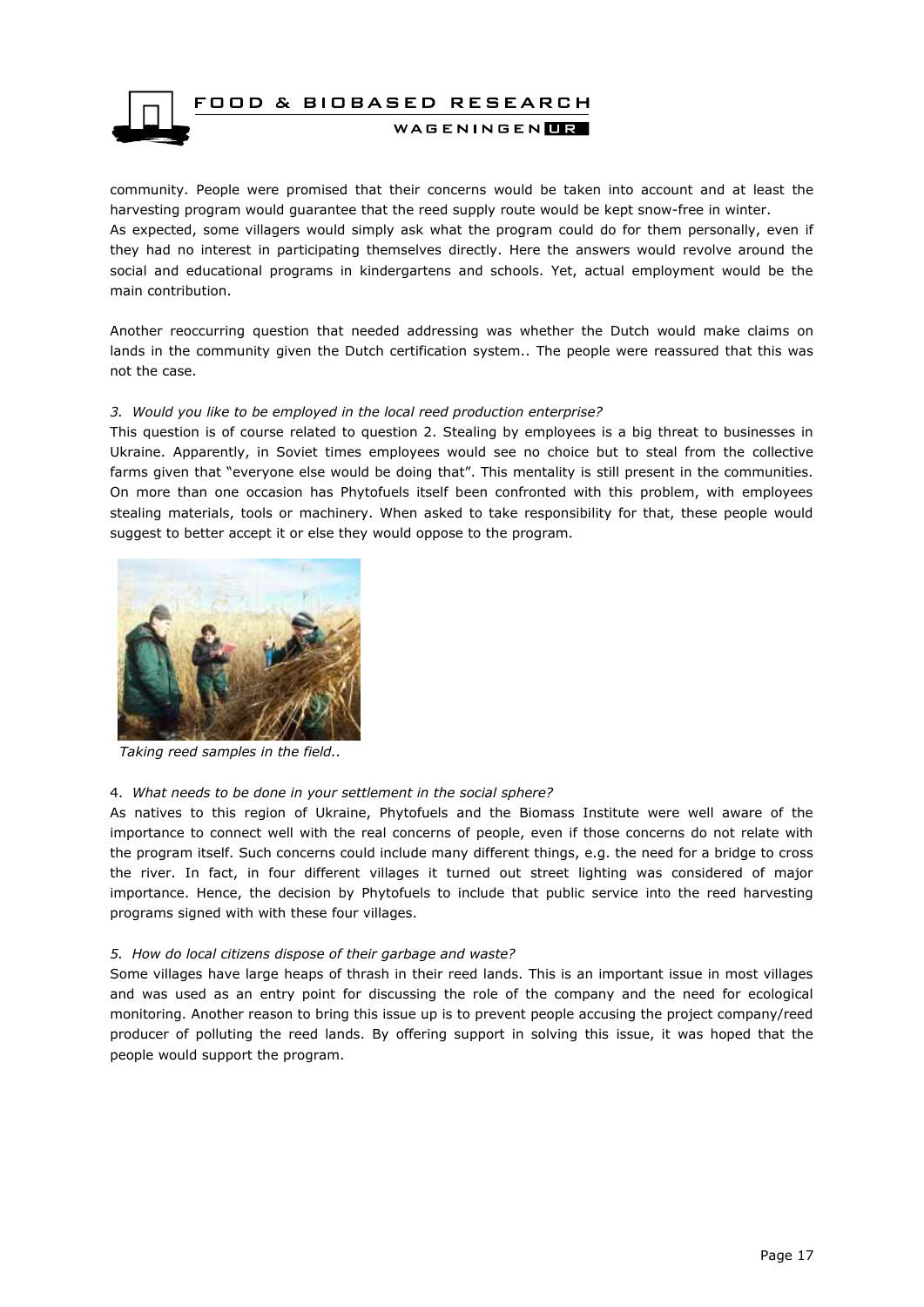

### **Meeting closure and follow up**

The meetings were closed by writing down the results in a protocol, mentioning the number of participants, topics of discussion and inputs given. The protocol is signed by the head of the village meeting and the secretary of the village. A stack of copies of the protocol and the questionnaire is left behind for people who were not present. The signed protocol, the filled in questionnaires, including those following after the meeting, are taken as input for meetings held with the village council deputies (next section). In the local newspaper (if available), contact information is provided, in case people have questions. Some people do make phone calls, usually about job opportunities but also sometimes parents ask for the opportunity to have their children involved in school events focusing on ecological issues.

#### <span id="page-17-0"></span>*2.3.5 Attending deputy sessions*

Whereas public village meetings serve to influence the public opinion in favor of the project, it is the village council where actual decisions are taken regarding the future of the program. With the public meeting still fresh in the minds, a session with the village council is requested. This session serves to get approval from the village council deputies, on the proposed program and on an action plan for its implementation. On both occasions there will be a voting procedure among the deputies, with the majority of votes required for approval. A third voting procedure is about having the head of village council sign the three-party agreement, together with Phytofuels and the Biomass Center. After signing, an official letter of approval of the program is submitted to the regional (oblast) department of ecology, together with other required documentation discussed in section 2.2.2. If approved, this program has effectively become a four-party program (village council, oblast ecological department, Phytofuels, Biomass Institute), resulting in issuance of the harvesting permit. The program will be renewed by session of village council on a yearly basis.



*Presentation held with head of village council* 

Before the session, the following documents are prepared:

- Letter of the head of the village council introducing the program
- A description of the four-party program (Village, Oblast Ecology Department, Phytofuels and the Biomass Center).
- A description of the action plan for implementation of the program.
- Draft of the four-party program (village, oblast ecological department, Phytofuels, Biomass Institute).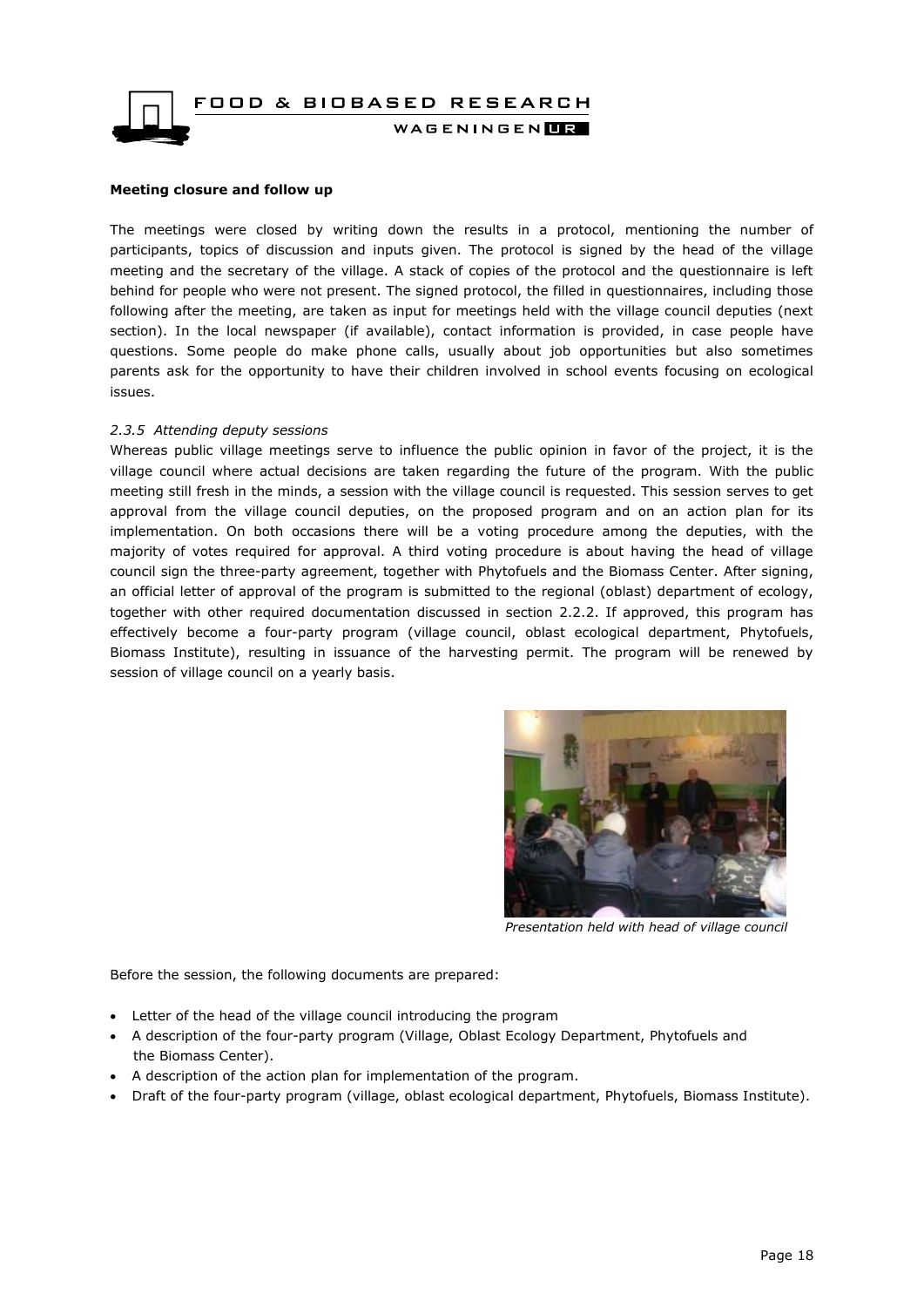FOOD & BIOBASED RESEARCH WAGENINGEN**LE** 

#### **Influencing village deputies**

Prior to the actual deputy session, contact has been sought already with the deputies to try to gain their support. Those in favor are usually present during the session so they can influence the remaining deputies. Phytofuels has not been afraid of applying moderately manipulative tactics. Those deputies opposed are often asked to fulfill a specific task such as proof-reading of an ecological text so as to please their ego's with, possibly, a positive change in attitude toward the program. In one village, this was the case with a deputy who is also a biologist and teacher. She was asked to participate as an expert in several events held at schools.

During the session, the proposed reed harvesting program is discussed, with details about productivity, plots of production and people involved. Also business topics are addressed, such as tax obligations by the company to the village. The program itself plus the action plan for implementation are both voted on in separate procedures.

#### <span id="page-18-0"></span>*2.3.6 Follow-up and costs*

After signing and during implementation of the reed harvesting programs, Phytofuels and the Biomass Institute will continue organizing public meetings on a regular basis. Some will be used to present results so far, others will focus on educational topics e.g. regarding ecology of reed harvesting. But also informal talks with local people is continuously undertaken, such as in the local shop. Events in the villages are usually widely discussed and form an important source of information for the project team. Before harvesting season starts (winter 2012), at least one more meeting is planned to discuss what has been done in terms of preparations so far.

All available types of media are being used, to promote program activities in the villages. These include district and local newspapers, radio and websites of administrations. The purpose is to inform people about results of interviews, harvesting activities, updates on seminars and other events organized. This helps to acquire general public project ownership and helps reduce risks of corruption and abuse by officials. Also charity events are organized by Phytofuels and publically announced, such as the buying of Christmas presents for children in the village.

The permit procedures have cost around 4000 Euros per village council, amounting to 20.000 Euros for five village councils Phytofuels has been working with. This includes costs for gasoline, food, presents and other. There are also other costs for donations, charity and social programs, such as the street lighting in five villages, costing 1000 Euros per village.

According to Phytofuels, doing things the legal way costs more time as compared to customary procedures depending on bribes. However, initial costs may be lower when depending on bribes, its cost in the long run is probably higher as well as highly unpredictable and reoccurring (through changes in leadership) and of course detrimental to the social fabric of society.

#### <span id="page-18-1"></span>**2.4 Solution strategies for encountered obstacles**

Several obstacles have been encountered by Phytofuels and the Biomass Institute, which were met with adequate strategies, discussed hereafter: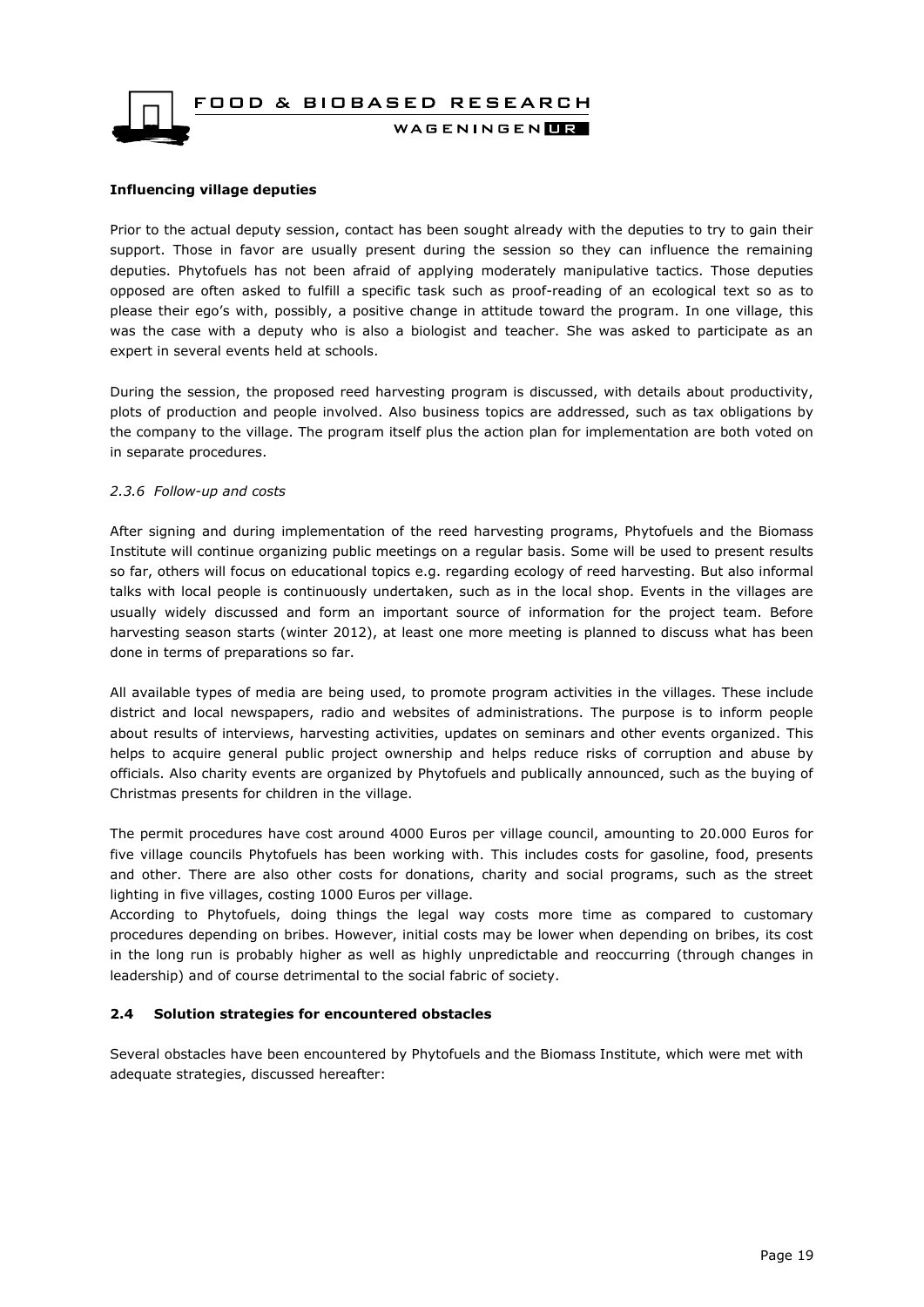

#### <span id="page-19-0"></span>*2.4.1 Legislation training for officials*

The biggest obstacle in obtaining legal harvesting rights is the fact that responsible officials have no experience in applying the law. On local and even on district level officials are often unaware of the legislative basis for harvesting of natural resources. Or if they are, it is custom to handle issues through bribes. If a company wants to harvest reed, the common practice would be to bribe a district official and ask him to make a phone call to the village council to make things happen.

Apart from the ethical side of things, legal compliance will make Phytofuels and other producers less vulnerable to abuse by officials, especially when leadership is subject to frequent changes. This is why the Biomass Institute has spent much time and effort on informing officials on village level about the legislative basis of reed harvesting. And through research carried out in the Pellets for Power project, the available laws and regulations are backed up with methodologies for biodiversity inventories, harvesting volume estimations, soil impact analysis and other ways for testing reed based practices for compliance with existing laws and regulations. All these aspects are included in the reed harvesting protocol.

#### <span id="page-19-1"></span>*2.4.2 Participation in public councils*

In a bid to consolidate the results obtained, the Biomass Institute has become member of a public council, advising the regional state administration. As such, this young NGO has influence on project approvals, as the council sends proposals to the head of regional administration (Poltava).

Similar requests for membership in public councils on state level were made to the Ministries of Ecology, Economics and Agriculture. In the latter Ministry, a working group was formed, working on preparations for a concept law for sustainable development of village territorial communities. If granted the opportunity, the Biomass Institute would be able to introduce newly learned sustainability and legality principles from the Pellets for Power project in development of this new law. In a tactical move to become member of this working group, a seminar on sustainable development (NTA 8080) of territorial communities was co-organized together with the Dutch Embassy, in Kyiv, May 2012.

A common fear expressed by Ukrainians is that somebody may claim ownership over knowledge "borrowed" from somebody else (see also 2.4.3). Interestingly, the Biomass Institute was asked by the regional administration not to pass any information on to state level, for fears of abuse by corrupt state officials…

#### <span id="page-19-2"></span>*2.4.3 Mobilizing bottom-up decision power in villages*

In the villages the project partners have had to deal with unwilling council deputies on a regular basis. These deputies would try to use the program initiative for their own personal benefits, or perhaps would only support it in return for a bribe. To neutralize this factor, the project partners developed an effective strategy based on dissemination and awareness raising. Questionnaires were handed out to the general public and public meetings were organized. People were allowed to express their concerns and their wishes should the program become reality. In one village, a deputy asked money from the project to help build a church. But in public meetings it turned out the villagers were more interested in street lighting. This was also the wish of people in three other villages of the Chornukhy district. Subsequently, Phytofuels promised to finance street lighting in these villages, by signing a memorandum with the district council, effectively blocking power of the obstructive village deputies. For more details about these village meetings, we refer to section 2.3.4.

The project partners also write articles in local newspaper in five villages, to inform the public about the program activities. This is true for five villages: Malo Pereshepyno, Melechi, Postavnoke, Mochiivka and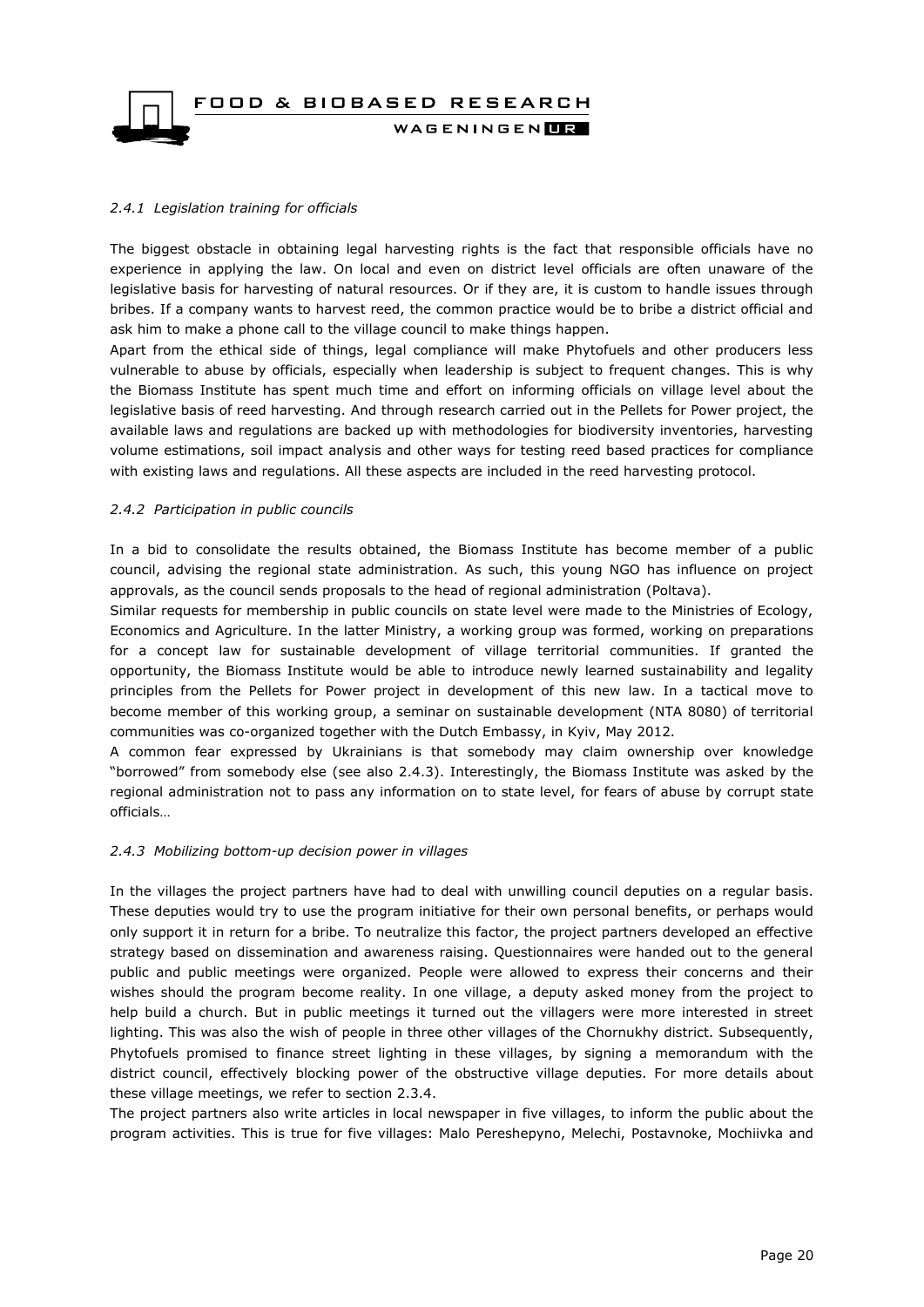

Kurinka. Village leaders sometimes ask not to write anything "bad", or to give some good publicity for a particular political cause. But their request is always declined, for the reed harvesting program is meant to be complete a-political.

#### <span id="page-20-0"></span>*2.4.4 Unsolved question: how to find qualified workers and fight theft?*

It may be very difficult to solve the problem of theft and lack of qualified labor in the villages, as already mentioned in 2.3.4. Some people have already threatened Phytofuels with obstructing the program if their stealing is not tolerated. For any company, it is hard to find qualified people willing to work in the villages. Even someone without proper driving skills may ask for a job as tractor driver. Turning people down may actually increase chances of theft and sabotage. Probably the only way of minimizing this risk is by what Phytofuels and the Biomass Institute have done all along; building community wide trust and support for the project. Yet, this may just not be sufficient. At least in one village, for the upcoming winter harvest, Phytofuels may have to hire workers in a neighboring village. There is a risk that such measure may turn against the program, as it goes against feelings of project ownership in the community.

#### <span id="page-20-1"></span>**2.5 Permit procedures for acquiring land for reed processing**

Apart from obtaining reed land for harvesting, there is a separate procedure for legally obtaining land for reed processing. This procedure consists of four steps:

#### *1. Agreement by village council*

The expected productivity is set at around 15000 tons of reed processed each year, equaling 2 tons of reed pellets per hour. The exact location of the pelletizing equipment was still under consideration by May 2012. This decision process was likely to be met with rivalry among villages about the exact placement of the pelletizer. By May 2012, one plot was made available in Churnykhy district, positioned strategically to cover reed areas belonging to four different villages.

In Novi Sanzhyry district another plot was proposed, located outside the 4 kilometer perimeter of Malo Pereshepyno village, and thus outside jurisdiction of the village council. Here the district council would issue the permit and the village councils were ok with that.

#### 2. *Preparing technical documentation*

A request is sent to the district state administration, to approve the supply of technical documentation for approval of the reed processing facility. Once granted, the documentation is prepared, including maps and other information regarding the selected land plots. It involves getting stamps and approval of various administrations, such as the Energy department.

#### *3. Design the project and submit documentation to the land committee*

Based on the prepared technical documentation, the project is designed and the project documentation is submitted to the land committee, which is functioning within the district state administration. This committee prepares the right documents for signing by the head of district state administration. The plot is given a Cadaster number by the department of Land Resources and an official Land Act is issued for the selected land plot. By May 2012, the decision about the Land Act was due in one month (June). After issuance of the Land Act, work on the processing plant could be started.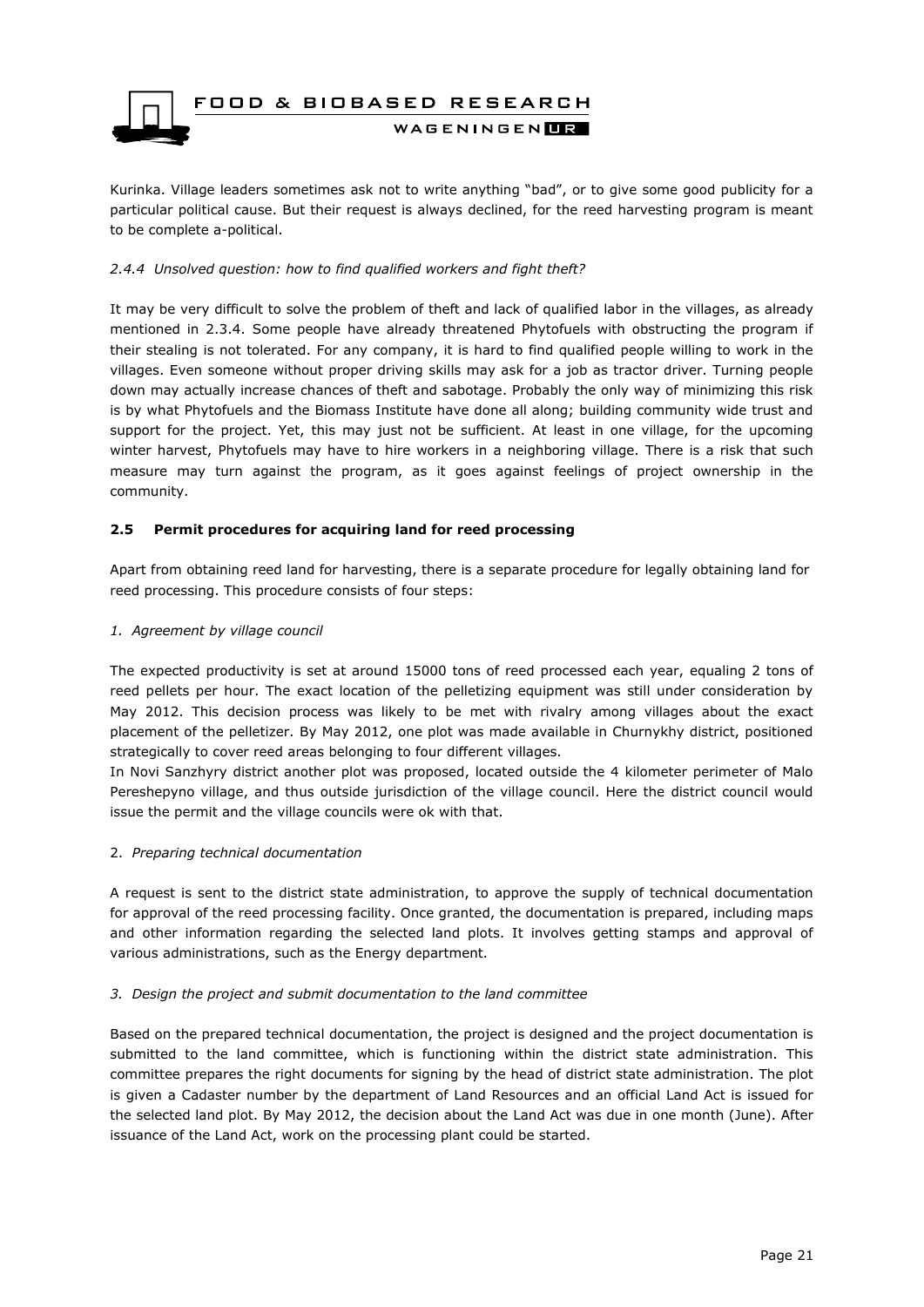& BIOBASED RESEARCH



WAGENINGENLIR

#### **Time and costs for procedures**

This procedure for Malo Pereshepyno had cost Phytofuels approximately 450 to 500 Euros for all required documentation, plus 1000 Euros for each land plot. This does not include additional costs for infrastructure. For example, a transformer will cost 20.000 Euros, or perhaps 8000 when on friendly terms with the district energy department…

The first meeting held in Malo Peresehapano was on May  $6<sup>th</sup>$  2011; on May 25<sup>th</sup> the reed harvesting program was confirmed and August 25<sup>th</sup> harvesting permission was obtained for this village. This has taken approximately 5 months, similar for the other villages.

#### <span id="page-21-0"></span>**2.6 15-year reed harvesting programs**

By May 2012, Phytofuels had signed reed harvesting programs with five village councils. Table 2 provides a list of the village councils, the villages that form part of each and the respective hectares of reed land (officially claimed). By September 2012, the total number of villages had increased to 30, the total village councils to 13 and the combined reed area had increased to over 8000 hectares.

| <b>Villages</b> |                  | <b>Council</b>     | Area (ha) | <b>District</b> | <b>Oblast</b> |
|-----------------|------------------|--------------------|-----------|-----------------|---------------|
| $\bullet$       | Malo Pereshepyno | Malo Pereshchepyno | 550       | Novi Sanzhary   | Poltava       |
| ٠               | Prystantsiine    |                    |           |                 |               |
|                 | Velyke Boloto    |                    |           |                 |               |
| $\bullet$       | Postav-Myky      | Postav-muky        | 680       | Chornykhy       | Poltava       |
| $\bullet$       | Lisova Slobidka  |                    |           |                 |               |
| $\bullet$       | Gorodyshche      | Melekhy            | 720       | Chornykhy       | Poltava       |
| $\bullet$       | Kurinka          | Kyrinka            | 460       | Chornykhy       | Poltava       |
| $\bullet$       | Netrativka       |                    |           |                 |               |
|                 | Piski-udalski    | Mokiivka           | 470       | Chornykhy       | Poltava       |

*Table 2: villages signed up for harvesting programs by May 2012*

#### **Unclear reed area mapping**

The very first village council to sign a program with Phytofuels and the Biomass Institute was Malo Pereshepyno, which consists of three villages (table 2). This case has proven how difficult it is to establish the exact area of reed, which is important for monitoring and verification in accordance with both legislation and the NTA 8080 standard. The Pellets for Power project therefore had to produce its own maps.

Despite the number given in Table 2, the total reed area in Malo Pereshepyno was determined to be 1200 hectares, according to the only available map from 1960 (!). And of this area, 650 hectares is officially protected as *Zapovednic*. Problem: there is no indication of the border between the protected and unprotected reed land. A similar verification problem emerges when considering that from 1960 on, the total reed area has increased to around 1500 hectares. Yet, the additional 300 hectares cannot be verified in official documents or maps. So how has Phytofuels dealt with this situation?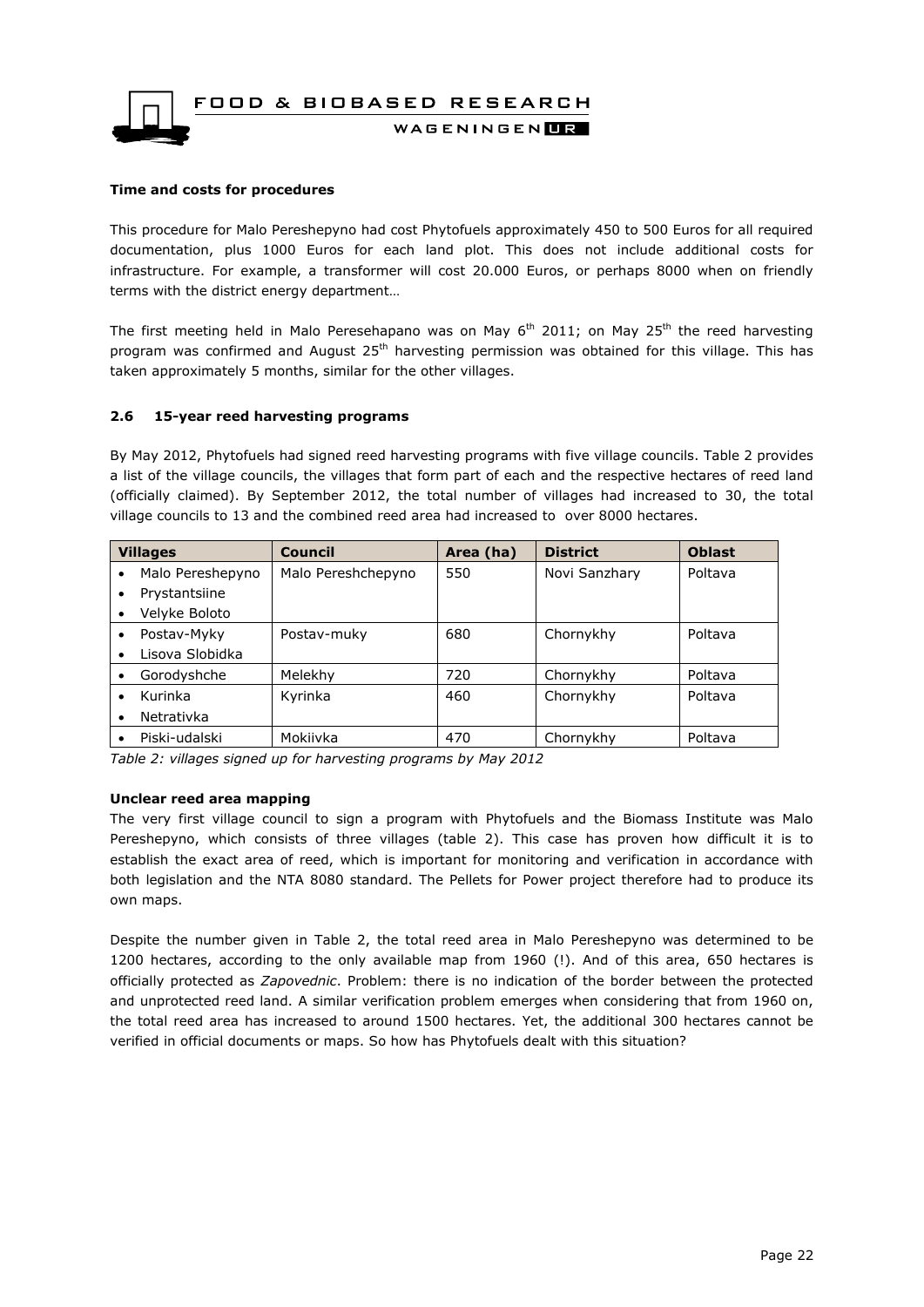

#### **Harvesting area included in the program**

Phytofuels and the village council have agreed on including approximately 1000 hectares for reed harvesting. This includes the 550 hectares without protective status, plus 25% of the protected Zapovednic (allowed by the Law on Flora – Table 1), plus the 300 hectares of reed land that has grown back naturally since 1960. It will be important to know if this is compliant with the NTA 8080 standard, especially with the inclusion of a protected area with unknown borders. The plan may also be in conflict with NTA 8080 for lack of a buffer zone (10%) in the non-protected area designated for harvesting.

interview

*Map showing one of the project reed fields*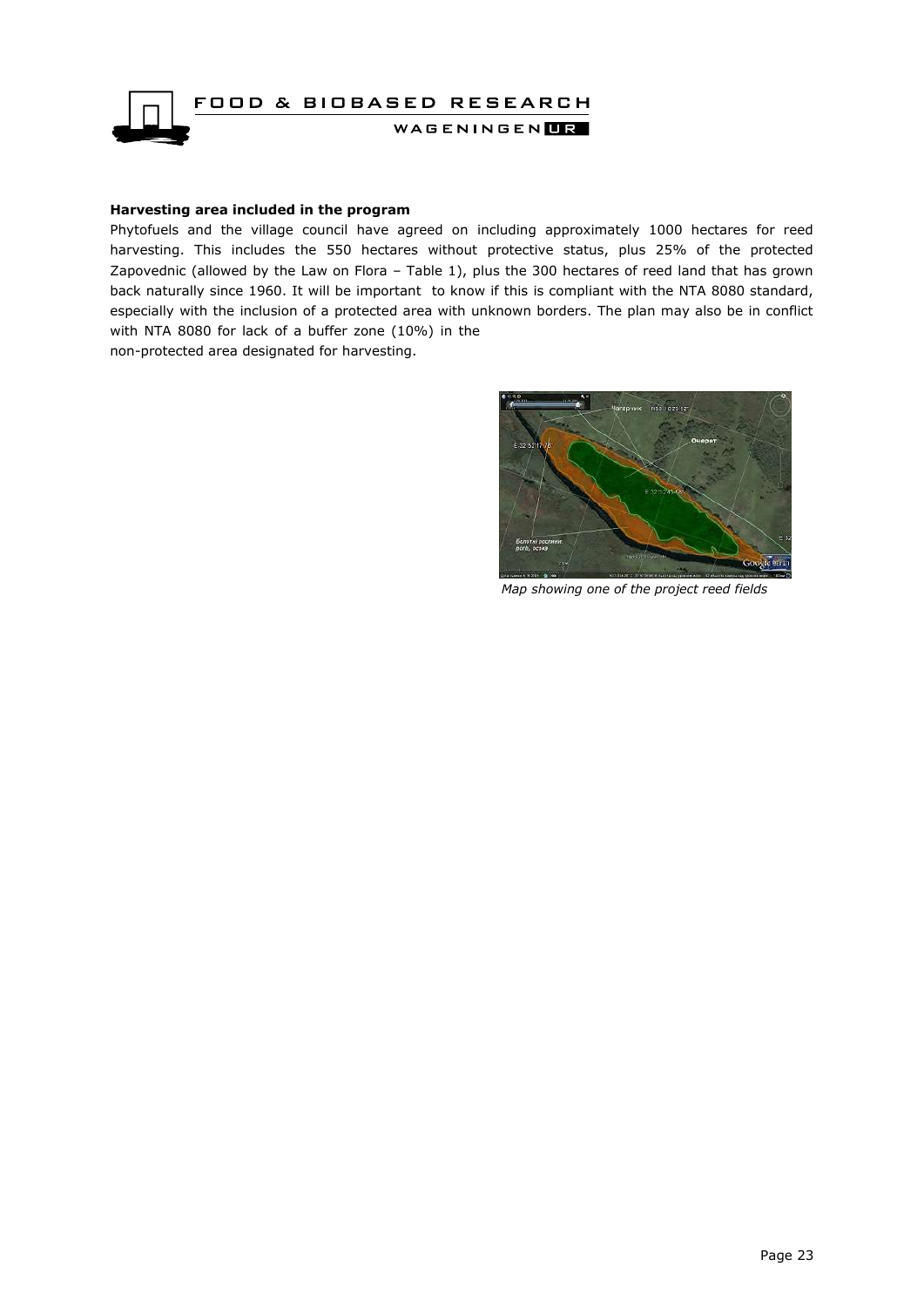

### <span id="page-23-0"></span>**3 Stakeholder Analysis**

#### **Definition of stakeholders**

In this chapter we describe the different types of stakeholders that were engaged by Phytofuels and the Biomass Institute. The importance of each group for Phytofuels is described, as well as their current and potential role in the reed harvesting program and any opportunities and obstacles expected in their involvement. But first a definition of the notion of stakeholders is provided, according to the NTA 8080 standard:

**Definition of stakeholders:**

organization and persons, not being the manager and/or owner of the production unit, who have interest in the management of an area, like the local population, indigenous people or organizations representing their interest as well as local or national environmental organizations and labour unions.

#### <span id="page-23-1"></span>**3.1 Direct Stakeholders**

According to the NTA 8080, direct stakeholders of the producer of primary biomass include at least:

- a) landowner(s) and land user(s);
- b) local residents.

For NTA 8080 compliance it is important that "producers of primary biomass and the certifying body shall consult the above mentioned stakeholders".

#### *Village head and deputies of the village council*

This group of stakeholders is obviously important for their decision power. Their backing is necessary for the programs to start and to run, even though we have seen that the deputies can be bypassed sometimes through the district council (section 2.4.3). Deputies are often leaders on different levels in the community, including heads of college, land managers and local officials. As such they have much influence on public opinion and should therefore be closely involved in the program. In a typical situation there may be 15 deputies in a village, with five supportive of the village leader and 3 to 5 taking the position of independent leaders. The village head is always the most important person; they figure as village leader and their back-up is needed to acquire permits. Other leaders in the community, that may be deputies, are important to get things done but usually they respond to the village head. As described in section 2.3.3. it is important to take into account potential conflicts and cross-interests of deputies and administration of the village council. Through permanent, well planned and methodical contacts with village leaders and the general public, Phytofuels and the Biomass Institute have succeeded in building trust among the general population and at the same time reduced the risks of obstruction from individual leaders and corruption of regional and national officials. And whilst counting with the support of the population and officials of the territorial community (the village), it became possible to promote the program and influence decisions on regional and national levels.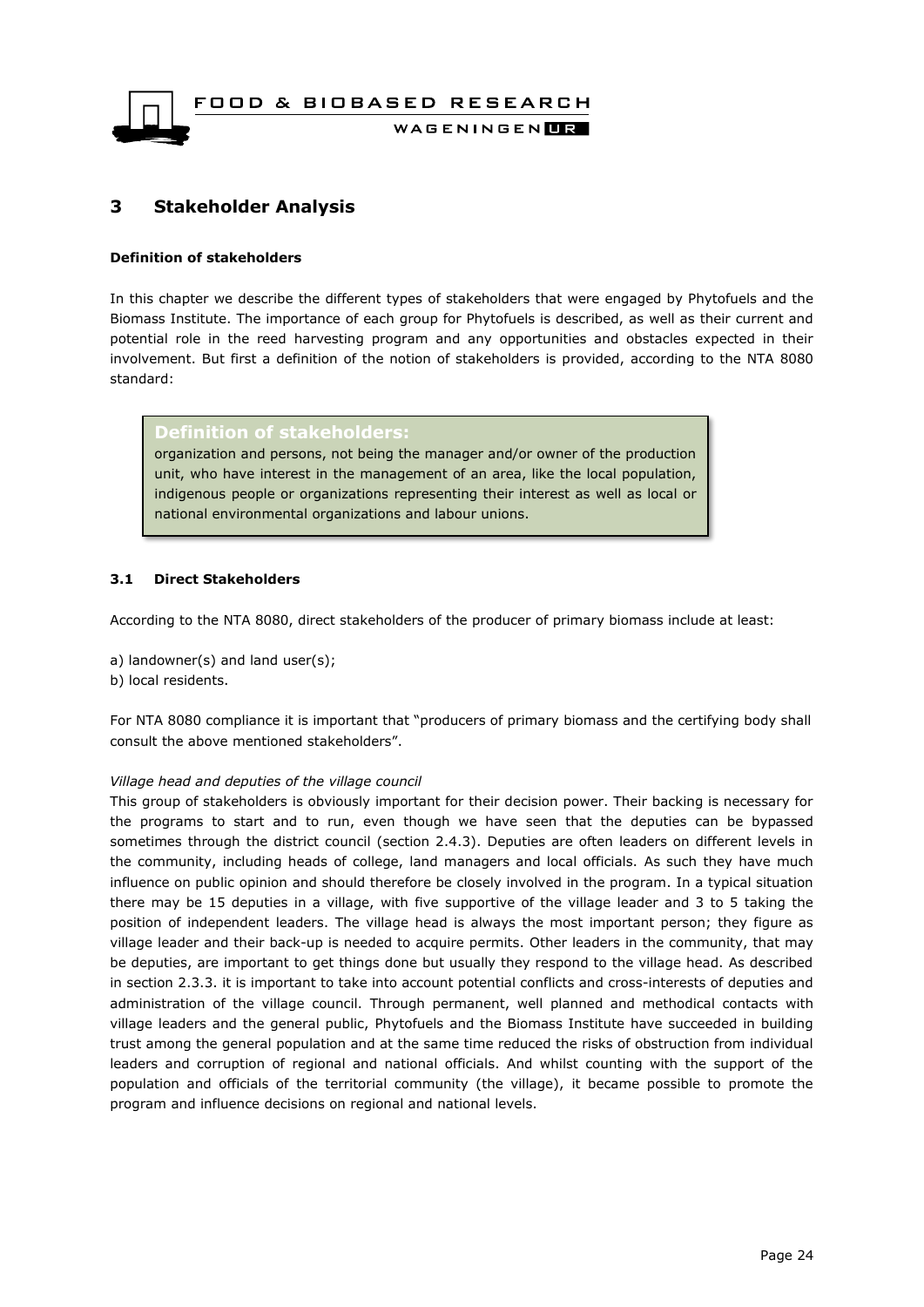FOOD & BIOBASED RESEARCH



WAGENINGEN**LE** 

#### *Hunters and fishermen*

Several meetings were held with heads of hunting and fishing organizations. Most of them are deputies of village councils and usually they are active people within the community. Hunters are interested in the reed harvesting program because the harvesting sites are attractive for nesting by birds. Previously hunters had to open up reed areas to attract birds, but now the program could be useful for them in opening up patches through harvesting. In the current situation, hunters have their own patches that they do not share with other hunters. In this respect, the program could provide this service to all hunters.

After reed has been harvested in certain territories, it is custom that some people burn down the reed field. Patch harvesting will prevent too much spreading of reed fires, which would lead to mass killing of reed and of wildlife in it. Fishermen were explained that reed harvesting will provide improved access to water and that by harvesting in winter there will not be any negative influence on the wetlands nor on the water quality, so conditions for fish will remain good.

#### *Children, schools, orphanages*

This group is of particular interest to the project in its community contributions. Helping children, schools and orphanages is good for social development at relatively low expenses and generates a positive image for the project. It gives the possibility to help educate children, with potentially positive effects on society in the future and also enables spreading of information about the program.

Phytofuels and the Biomass Institute have organized school events for children at different levels of education. In Chornykhy district and in Malo Pereshepyno, two school events have been organized, in collaboration with the head of the village council and teachers. In Chornykhy even the head of district council was involved. They held a presentation for the children and explained about biodiversity and sustainable development. Different types of local animals were presented and children made paintings about these topics. In Malo Pereshepyno a contest was organized in the school, with children making pictures of local biodiversity. A price was given to the child with the nicest picture taken. In Chornykhy, other contibutions included a dvd player, dvd's with ecological topics and an atlas of local flora and fauna, prepared by the Biomass Institute. Attention to these events was given through internet and newspapers on local, district and even regional level. There have also been events with kindergartens, where presents were given to the children.

#### *Local families producing hand-made reed objects*

There are no commercial reed based activities in the villages at this moment. But in some villages there is an old tradition of families producing hand-made reed products, such as sunhats, shoes and bags, mostly for local use. For example, in Gorodyshche village (Chornykhy district), there are fifteen to twenty families involved in this activity. Each family has its own reed patch, which they cut every year in December, using a hooked knife (tarpan). They will not go to new patches. Everyone in the village knows which patch belongs to which family.



*School class learning about sustainability* 

There is no risk that the program will affect these families in any way, as their patches are in deep water by the river, which are not of interest to the reed harvesting program. They harvest their reed in December, on ice thick enough for hand cutting. In the program, reed will be harvested on thick ice with machinery, but on land which is dry in summer, thus further away from the river. And even if Phytofuels stumbles upon family patches, these will already have been harvested and thus are clearly visible.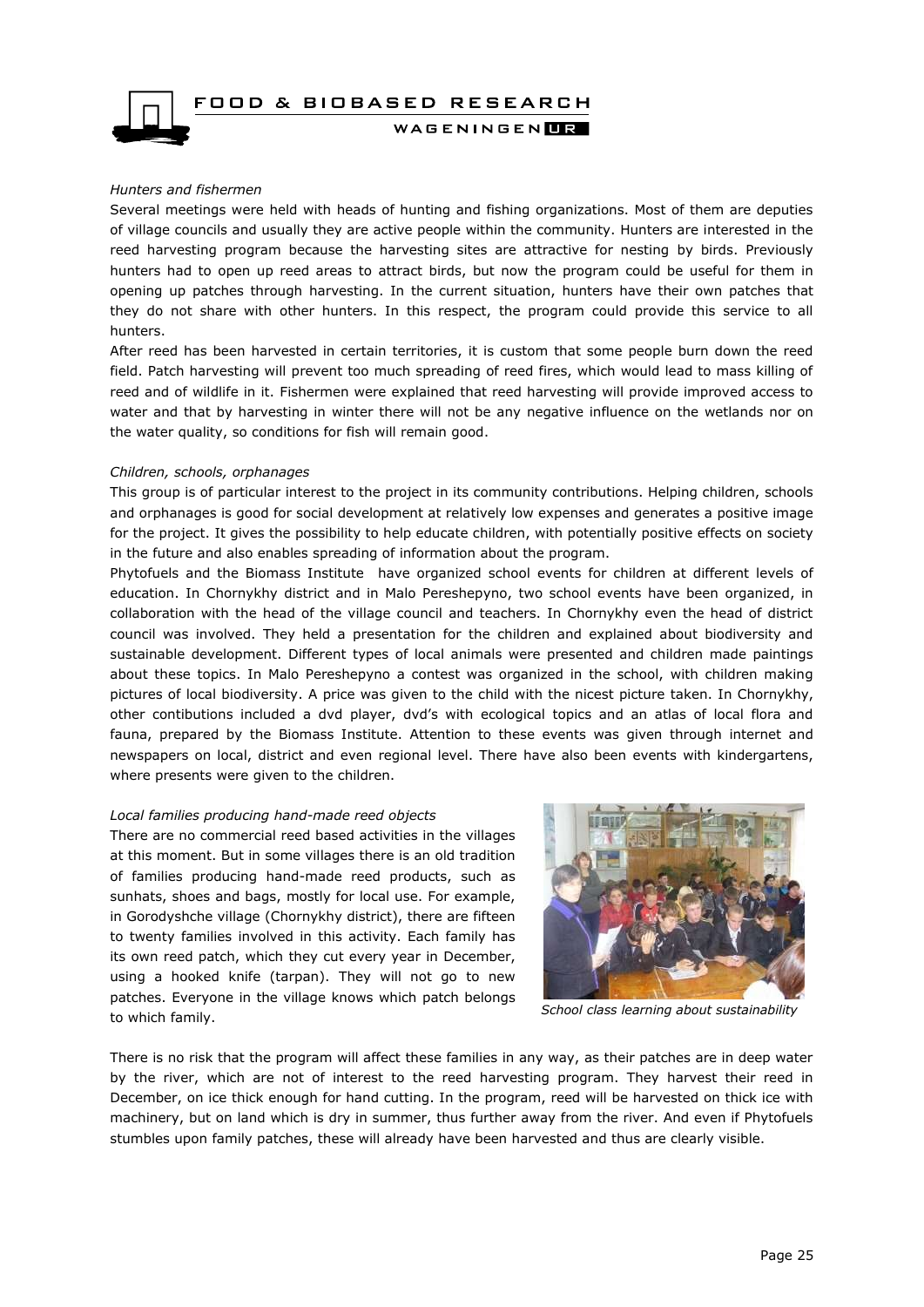

#### *Women*

In the villages women do the household activities and take care of livestock and many of them are engaged in additional part time jobs. Women usually play an active role in the community, having positions such as teachers, post deliverers and shop keepers. For Phytofuels women in these roles have been important for passing on information about the program. In Soviet times, in reed fields women were doing the bundling of the reed which was before them done by their mothers and grandmothers. During meetings about the program, old ladies were happy to tell about their experiences. In terms of labour required for the reed harvesting program, reed bundling and loading bundles for transport could be a job carried out by women. Women could also be mobilized as operators of the pelletizer and in management.

#### <span id="page-25-0"></span>**3.2 Government officials and regulators**

#### *Local and district officials*

State officials dealt with in the project include members of village councils and district councils and administrations on local and district level. For smooth operations and practical results, it is important to have these officials involved in some way. The best way is by signing memoranda and agreements (section 2.6) for long-term cooperation (i.e. 15-year reed harvesting program) through an independent, research oriented civic organization which is the Biomass Institute. Sometimes obstructive local officials can be bypassed, however, by dealing directly with the head of district council.

#### *Regional officials*

Regional officials are important as communicators with national officials and for spreading a positive image of the project. Sometimes they are used to inform local officials, and together with public organization they are controllers of local officials. They also distribute state budget to village level and through them it is possible to regulate the costs for social and ecological programs in territorial communities. On regional state administration level, officials directly and permanently dealt with include those with the Department of Environmental Protection who issue reed harvesting permits. Other officials on regional level are only indirectly dealt with, for example for obtaining statistical data.

#### *National officials*

According to Phytofuels, contact with national officials should be avoided whenever possible, allegedly for being the most corrupted. In order to neutralize their potential negative influence on the program, they are dealt with exclusively through the independent Biomass Institute and with activities focusing on improved legislation (section 2.4.2).

Phytofuels and the Biomass Institute's standpoint has always been to implement development from the bottom-up, starting at the village level. Since the beginning of the Pellets for Power project, their position has been that Dutch programs should never directly deal with Ukrainian state officials in Ministries and Agencies for they have no influence on anything. Supposedly, they lack knowledge and only perform roles for opportunistic reasons. This is exactly why the Biomass Institute is lobbying for participation in working groups on state level (section 2.4.2), so as to influence the agenda for sustainable development.

#### <span id="page-25-1"></span>**3.3 Public and non-governmental stakeholders**

For broad public support and credibility toward officials on local, district, regional and national level, it is important for any project to work with civil, independent organizations. This is the reason why the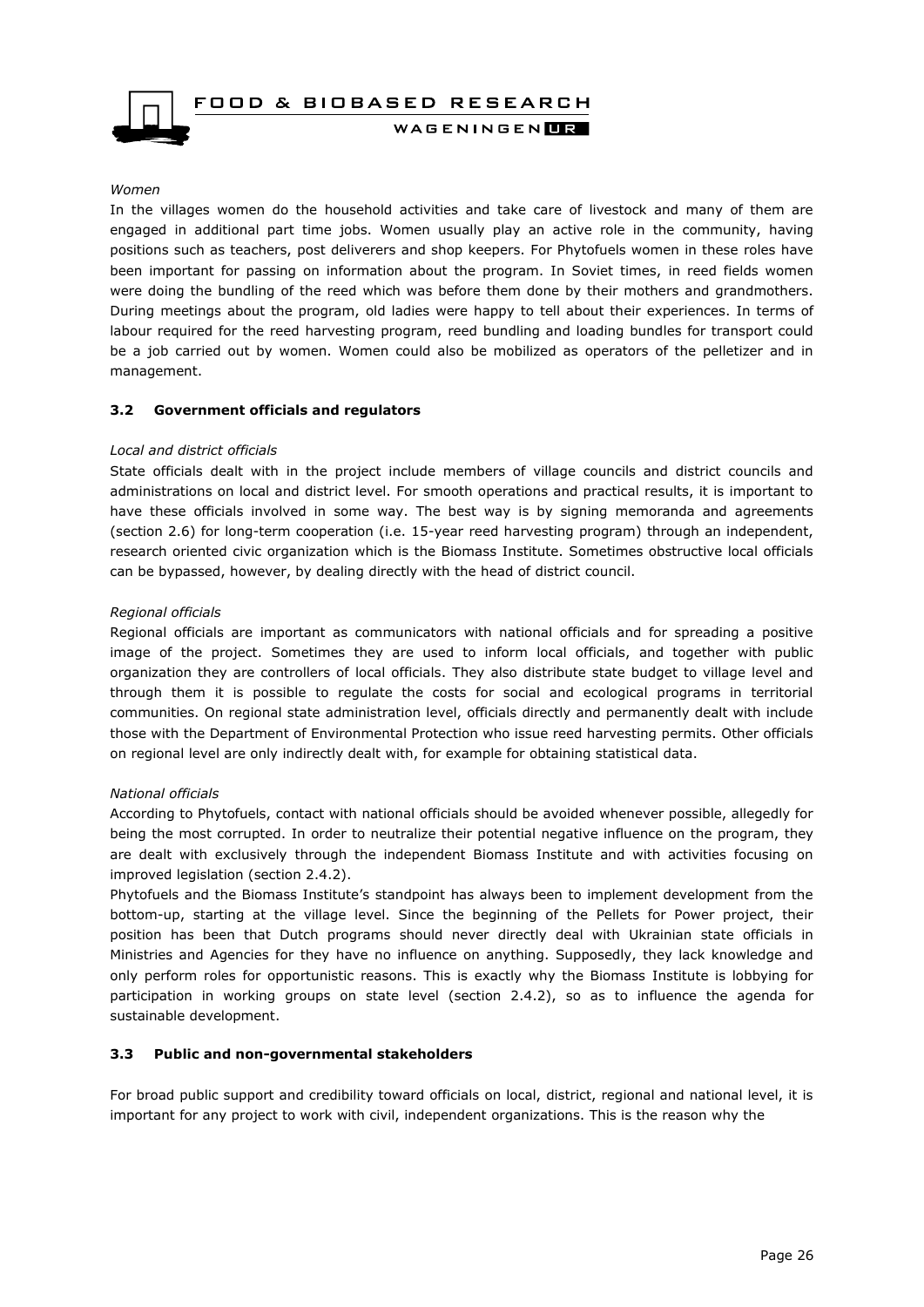

Biomass Institute was established (chapter 1). Such organizations are instrumental in controlling corruption by officials and for generating broad public acceptance of programs. However, there are only few public organizations in Ukraine that are more or less independent and they are working for European projects. One of them is the Ukrainian Association of Ornithologists. Some international NGO's also have an office in Ukraine, for example Birdlife International, with which the Pellets for Power project has had good contacts regarding reed research.



*Taking reed samples from the field*

However, the project has dealt with several ecological organizations that turned out to exist on paper only. Their "experts" have limited knowledge and few resources and are willing to write down anything you tell them to write down. It is true that the development of non-governmental organization is still in its infancy in Ukraine. This is the reason why the Biomass Institute was established, to develop its own expertise on reed research with support from the Pellets for Power project.

Affiliation to the Pellets for Power project and the NTA 8080 standard has been instrumental in promoting reed harvesting programs, gaining support from village people and officials alike. To such extent, that apparently the Dutch NTA 8080 standard has become a household brand among locals and officials as new standard for sustainability. And even on state level is the Biomass Institute trying to make this standard the new guideline for sustainable biomass programs (section 2.4.2).

#### <span id="page-26-0"></span>**3.4 Industry and customers**

Currently there is only a small domestic market for reed biomass, which explains why by May 2012 there were only 2 or 3 reed biomass producers known to Phytofuels, producing reed pellets and briquettes for the domestic market. However, this number has been increasing. Participation in the Pellets for Power project gives Phytofuels a competitive advantage, of producing pellets in accordance with international sustainability standards NTA 8080 and RED. At this moment there is hardly any legislation covering social and ecological sustainably issues.

As discussed in section 2.4.2, however, Phytofuels and the Biomass Institute have been involved in projects aiming to include these international standards in Ukrainian legislation.

#### *Biomass producers*

It is specifically addressed in the three-party program with the villages that local companies be involved in sustainable reed harvesting, in accordance with these standards. In May 2012, the Biomass Institute prepared guidelines for sustainable reed harvesting for a company called *Nova Energia* which intends to exploit 2500 hectares of reed in the Semenivka district. A similar job they did for a private company in the Zaporizhya region. They also help both companies with acquiring permits. Instead of considering this as a risk for losing their competitive edge, Phytofuels is offering these services with a strategic purpose.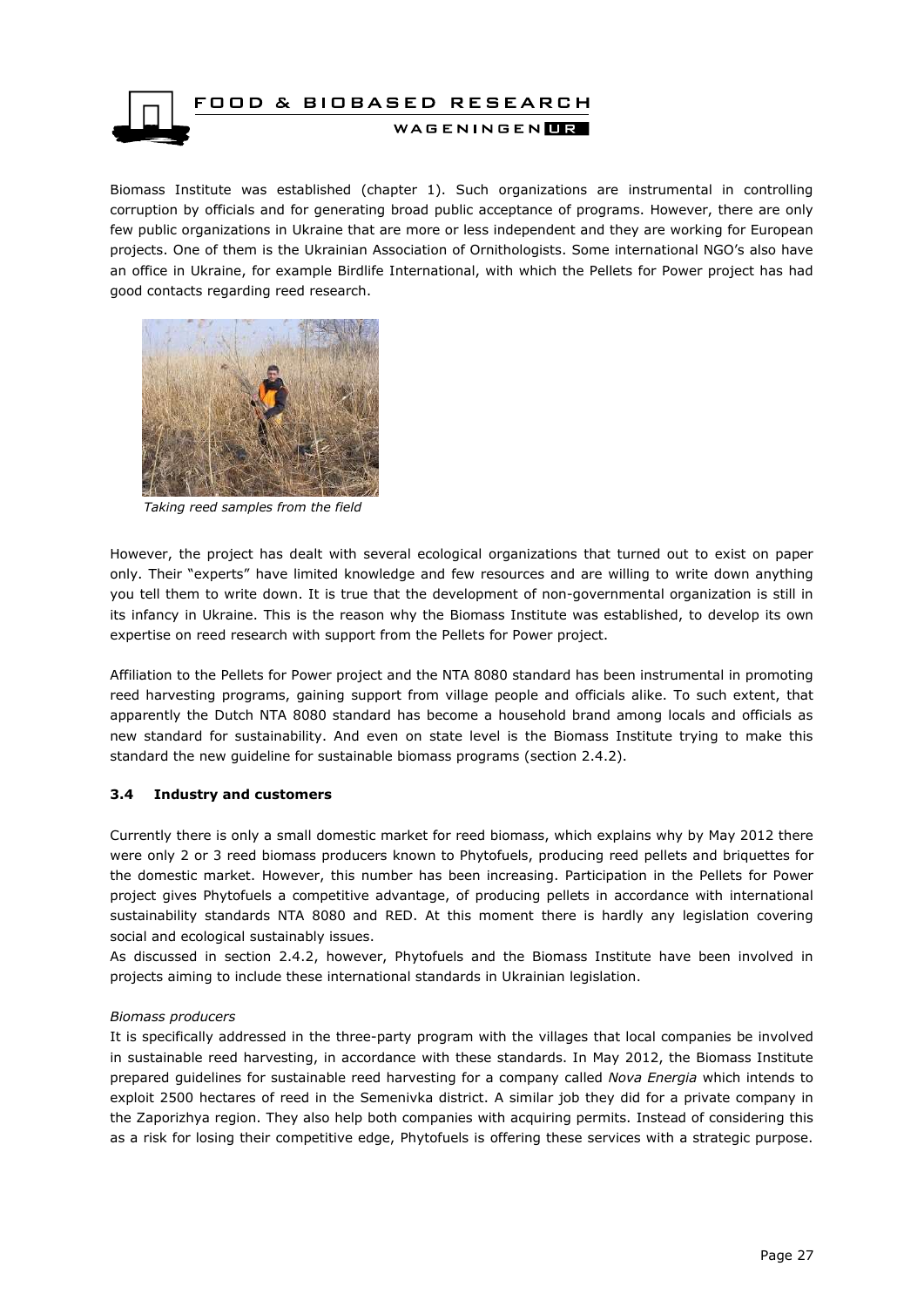

Phytofuels is well aware it cannot cover the entire biomass market as a small player alone, and only with other suppliers combined, enough leverage can be generated to transform the biomass market for compliance with NTA 8080. And with the advantage of scale, also export to the Netherlands may become possible. One of the objectives behind organizing the seminar held in Poltava in May 2012, on sustainable development of Territorial Communities, was to generate interest among Ukrainian companies in NTA 8080 compliance. The second objective was to involve state authorities (section 2.4.2).

#### *Customers*

Phytofuels has become a well-established company in Ukraine, for example through good contacts with the National Agency for Investments and Regulation of National Projects, which apparently is controlled by the country's president himself. In the spring of 2012, they sent Phytofuels a letter with the request to take responsibility for implementation of bio-energy projects in Ukraine's Zaporizhya region. The Dutch NTA 8080 standard will be established as basis for sustainability. This involves among other projects for building thermo-electric biomass plants. Phytofuels will coordinate these programs and supply the energy plants with biomass pellets.

#### <span id="page-27-0"></span>**3.5 Minorities**

There are sometimes groups of wandering gypsy communities in the Poltava region, but by May 2012 none of these groups were present in the villages covered by Phytofuels. Usually these groups enter a village and stay for some time and then move on. It seems unlikely that the reed harvesting programs in any way will interfere in the life of these people and vice versa.

#### <span id="page-27-1"></span>**3.6 Company employees**

As discussed in 2.4.4, it is very difficult for Phytofuels to find qualified and motivated employees in the villages. Similar experiences to those of Phytofuels, involving theft, have been shared by Tuzetka, another partner in the Pellets for Power project.

In dealing with the lack of qualified employees, Phytofuels uses machinery that is simple and economic.

Handling the mentality of workers may be even a bigger challenge. Phytofuels had recently experienced how a special connector from the tractor to the reed mower got stolen in a village. They had it investigated by the police and it turned out to be stolen by two tractor drivers in the village. When they were asked why they did it, they simply said they wanted a job as tractor driver, and, "there are only three tractor drivers in the village, so you have no choice". Phytofuels did not press charges…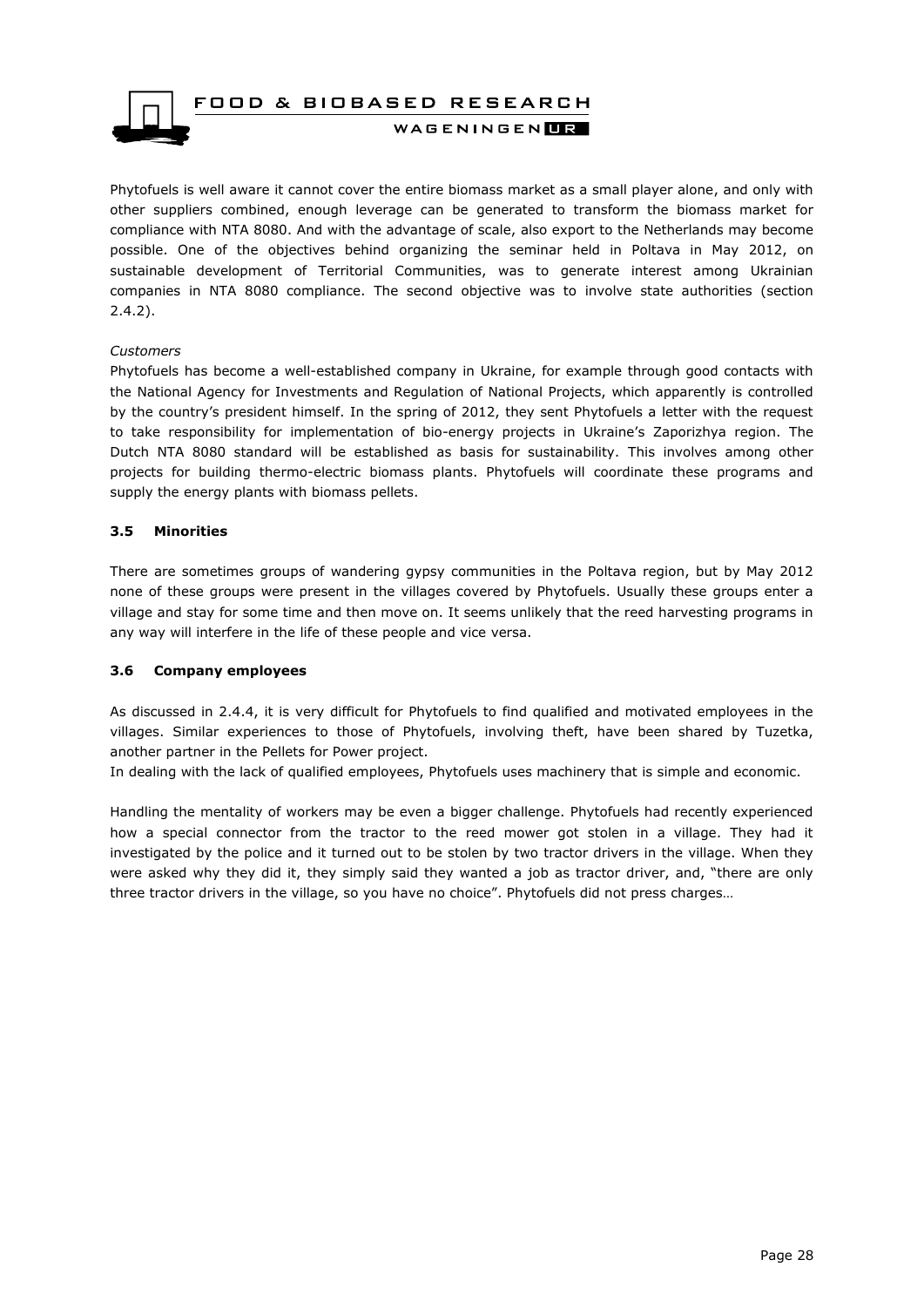FOOD & BIOBASED RESEARCH WAGENINGENLIR

### <span id="page-28-0"></span>**4 Analysis of Ukrainian legislation**

#### **Introduction**

With often not even government authorities well informed about Ukrainian legislation, it has been a real challenge for Phytofuels and the Biomass Institute to come to grips with permit procedures for reed harvesting. This has taken a lot of study of Ukrainian legislation, the fruit of which is written down in this chapter. Three Ukrainian laws resulted important in the permit process, described hereafter.

#### <span id="page-28-1"></span>**4.1 Law on Environmental Protection**

This law is the most important for obtaining harvesting permits and has the following objective:

"To regulate relations in the sphere of protecting nature, utilization and regeneration of natural resources, maintenance of ecological safety, prevention and mitigation of the negative effects of economic and other activity on the environment, conservation of natural resources, the genetic pool of animate nature, landscapes and other natural complexes, unique territories and natural objects related to the historical and cultural heritage". <http://www.elaw.org/node/2659>

Article 15 is of particular importance, stating that deputies of local councils bear the responsibility for the condition of the local environment. Its sub-articles confirm legal compliance with pretty much every single aspect of the signed three-party reed harvesting programs with the villages. The sub-articles include the following duties and rights of village council deputies:

- o Ensure the implementation of ecological policy
- o Give consent to the siting of enterprises on their territory
- $\circ$  Issue and revoke permits for individual utilization of natural resources of local importance
- o Approve local ecological programs
- o Organize the study of the environment
- $\circ$  When needed, organize necessary ecological examinations by experts<sup>\*</sup>
- o Inform the population about the condition of the environment
- o Adopt decisions on organizing territories and objects of nature conservation of local importance and other territories that are subject to special protection
- o Exercise control over compliance with legislation on environmental protection
- o Coordinate the activity of respective authorized state bodies of administration in the field of environmental protection and utilization of natural resources on the territory of the local Council of People`s Deputies.

#### **Legislative justification of the Biomass Institute**

Article 30 of this law states that ecological examinations referred to above (sixth bullet point from above), shall be carried out by "independent groups of specialists on the initiative of non-governmental associations as well as local bodies of power at the expense of their own resources or on a voluntary basis. Public ecological examination shall be conducted independently from state ecological examination". This article is the ground for establishing the Biomass Institute, as independent research oriented and consultation organization to operate alongside with state organizations.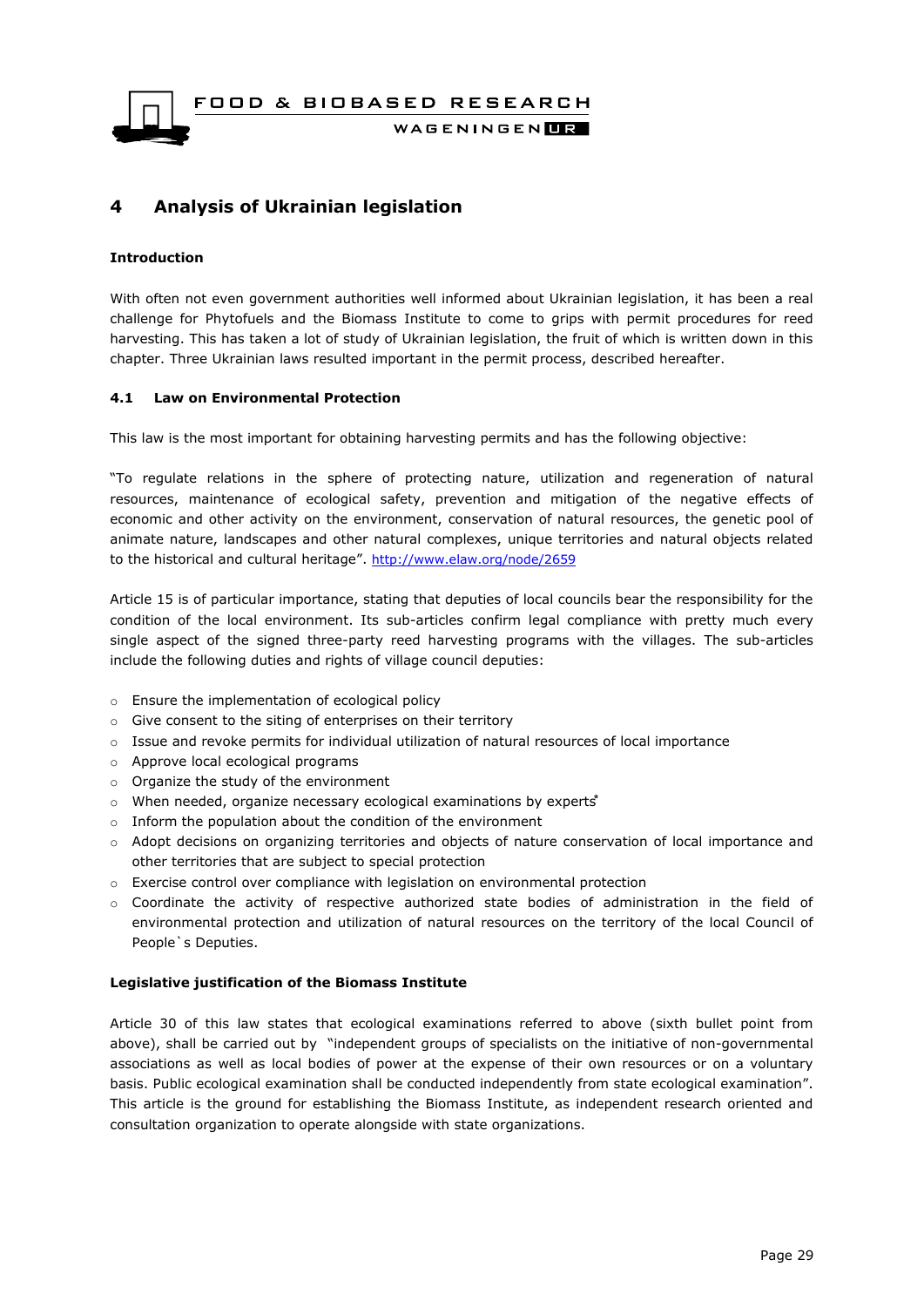FOOD & BIOBASED RESEARCH WAGENINGEN**LE** 

#### <span id="page-29-0"></span>**4.2 Law on Flora**

This law "regulates social relations in the sphere of protection, use and restoration of wild and other nonagricultural vascular plants, anophyte, algae, lichens, fungi, their communities and habitats".

Article 11 defines the limits of harvesting volumes for above ground and below ground biomass. See Table 1, chapter 2. This law allows harvesting of up to 25% of above ground perennial biomass. This includes reed dealt with in the reed harvesting programs.

Article 12 regulates the height of land fees, to be paid to the local communities per ton of biomass. In 2006, this was 5 grivnas (50 euro cents) per ton of reed. This money is not directly paid to the community but to the Tax Administration.

Article 40 deals with law enforcement and refers to a separate Codex. District inspectors come to check local producers and make report on any irregularities. Depending on the scale, the producer gets fined or his case is passed on to the environmental prosecutor. Also the range of fines is defined in the law.



*Emerging reed shoots*

#### **Law on Fauna**

The Ukrainian Law on Fauna is very similar to the Law on Flora, except for its focus on animal life. It also states that biodiversity should be protected and there should be special maps indicating migratory routes of certain animals.

#### **Law on Red Book**

This Law deals with the preservation and protection of rare, threatened and endangered species of plants and animals. Ukraine's protected areas such as on state level (Zapovednic), for example the ecological reserve in Malo Pereshepyno (section 2.6), serve to protect Red Book species. The Pellets for Power project has conducted inventories of species, with the aim of identifying any Red Book species too. Results of these studies are found in Van der Sluis *et al* (2013). However, the law does not forbid harvesting in reed areas with presence of Red Book species. Instead, harvesting volume limitations are defined in the Law on Flora as described above.

#### <span id="page-29-1"></span>**4.3 Law on Self-governance**

This Law, in accordance with the Constitution of Ukraine, "determines the system and guarantees of local self-government of Ukraine, provisions of organization and activity, the legal status and responsibilities of bodies and officials of local self-government". [http://www.urban.org/PDF/ukr\\_locgov.pdf](http://www.urban.org/PDF/ukr_locgov.pdf)

Whereas local self-government body is defined as:

"an elected body (council) consisting of deputies and which is granted, in accordance with the law, the right to represent the interests of the territorial community and to adopt decisions on its behalf".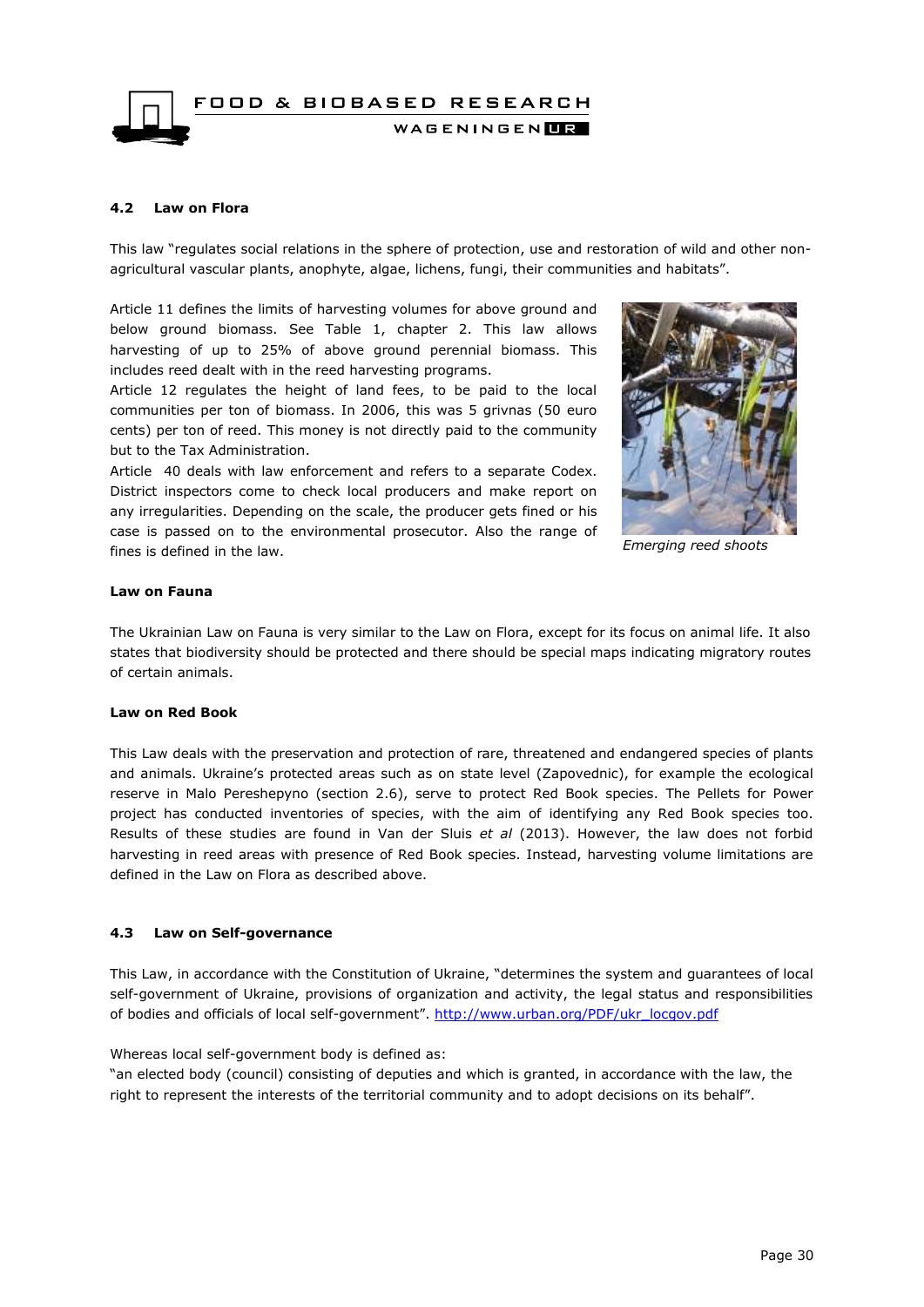

This law makes clear that local development should really start at the village level. Other articles go deeper into the responsibilities of the village council.

Article 26 covers competence of the village council, including approval programs of socio-economic and cultural development.

#### **Article 27: entry point for the village-based reed harvesting programs**

Article 27 would become the entry point for Phytofuels and the Biomass Institute to develop reed harvesting programs with the villages. This article guarantees the right of village councils to "prepare socio-economic and cultural development programs of villages, settlements, and cities, and also target programs on other issues of self-government, to submit these programs for the council's approval, and to organize their implementation; to submit to the council reports on the course and results of implementing these programs".



*Taking soil sample in reed field*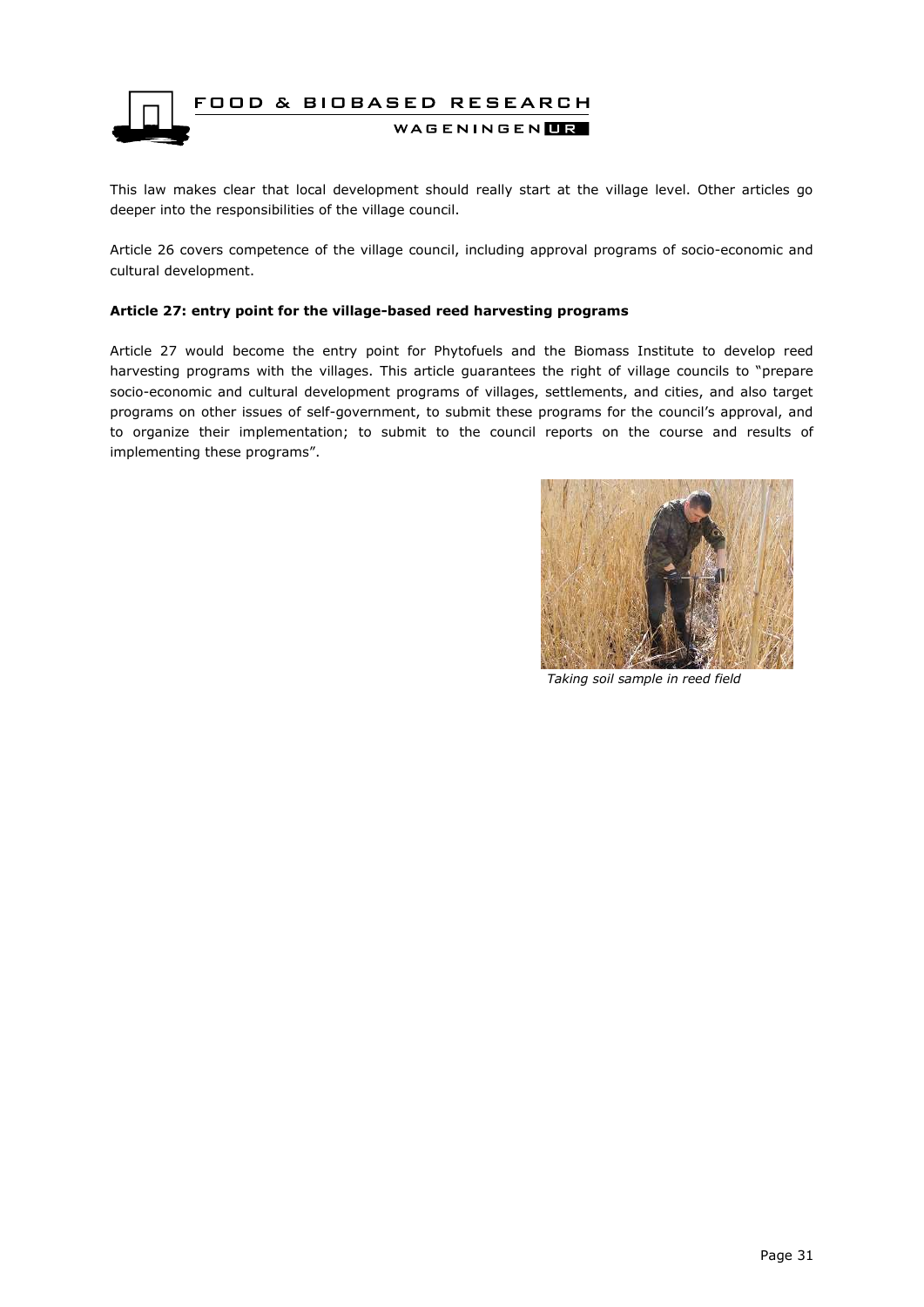FOOD & BIOBASED RESEARCH

WAGENINGEN**HR** 

### <span id="page-31-0"></span>**5 Conclusions and recommendations for biomass companies**

#### <span id="page-31-1"></span>**5.1 Is there a future for biobased business in rural Ukraine?**

So, is it possible for a company to successfully set up a legal biomass based business in rural Ukraine?

Phytofuels Investments has an affirmative answer, with at least thirteen permits and development programs for legal reed harvesting under its belt, signed with villages in nine districts, under auspices of the environmental authorities. Phytofuels, with help from the Biomass Institute, has shown that in Ukraine a company can make a difference by studying and implementing the law, even in the face of legislative ignorance and a culture of bribery among officials. With the law on its side, identifying the villages as rightful owners of reed resources, government officials as well as communities could be dealt with in a successful way.

This has been a very lengthy and difficult process, however, dealing with people who are still conditioned by Soviet times. People's expectations of the "Dutch project" were sky-high in the beginning, but when change did not come quickly – and it never does – people began to lose their interest and returned to their common mode of apathy. It will require continuous efforts to maintain a good spirit of cooperation, despite already having signed agreements. Real change is only possible when starting with educating children, hence the educational programs at schools and other events. And in many years you hope this effort will pay off, with a new generation of village leaders and government officials who feel apt and responsible to make change happen.

In the meantime, still a lot of work remains to be done. Phytofuels is likely required to make plenty adjustments to its operations, if it is to obtain certification in accordance with NTA 8080. And even then, it remains to be seen whether there is a market for certified biomass, willing to pay for the additional cost. And in the larger institutional framework, success depends on defining policies that favour sustainable biomass programs in Ukraine. Nevertheless, a standard has been set in this project and both organizations intend to continue and expand their activities, for the promotion of NTA 8080 based business development, research programs and participation in state and regional councils for advise on legislation and sustainable biomass programs.

#### <span id="page-31-2"></span>**5.2 Recommendation: Investing in long-term community relations**

Given how hard this is for a Ukrainian organization, run by people born and raised in the region, it may seem virtually impossible for outsiders to start projects in Ukraine. It takes profound knowledge of the culture and history of a particular place, as well as intelligent tactics for playing out village leaders and administrations on different levels so as to escape the constant threat of corruption and apathy.

As demonstrated in this project, there may only be one way of achieving positive changes in the long run, through slow building of trust and cooperation through active and frequent engagements with local communities. These efforts should be translated into socioeconomic programs that work directly with the community and address real concerns, that often go beyond the core business of the company.

When asked what aspect in its approach could still improve Phytofuels answered that even more attention should go out to the daily concerns of people in the villages. Instead of starting with activities that are directly linked to the proposed business, such as electrification, it would be much more effective to start with activities focusing on revival of the community as a whole. An example may be making flower beds or programs with elderly to play the harmonica. Such type of activity has great impact on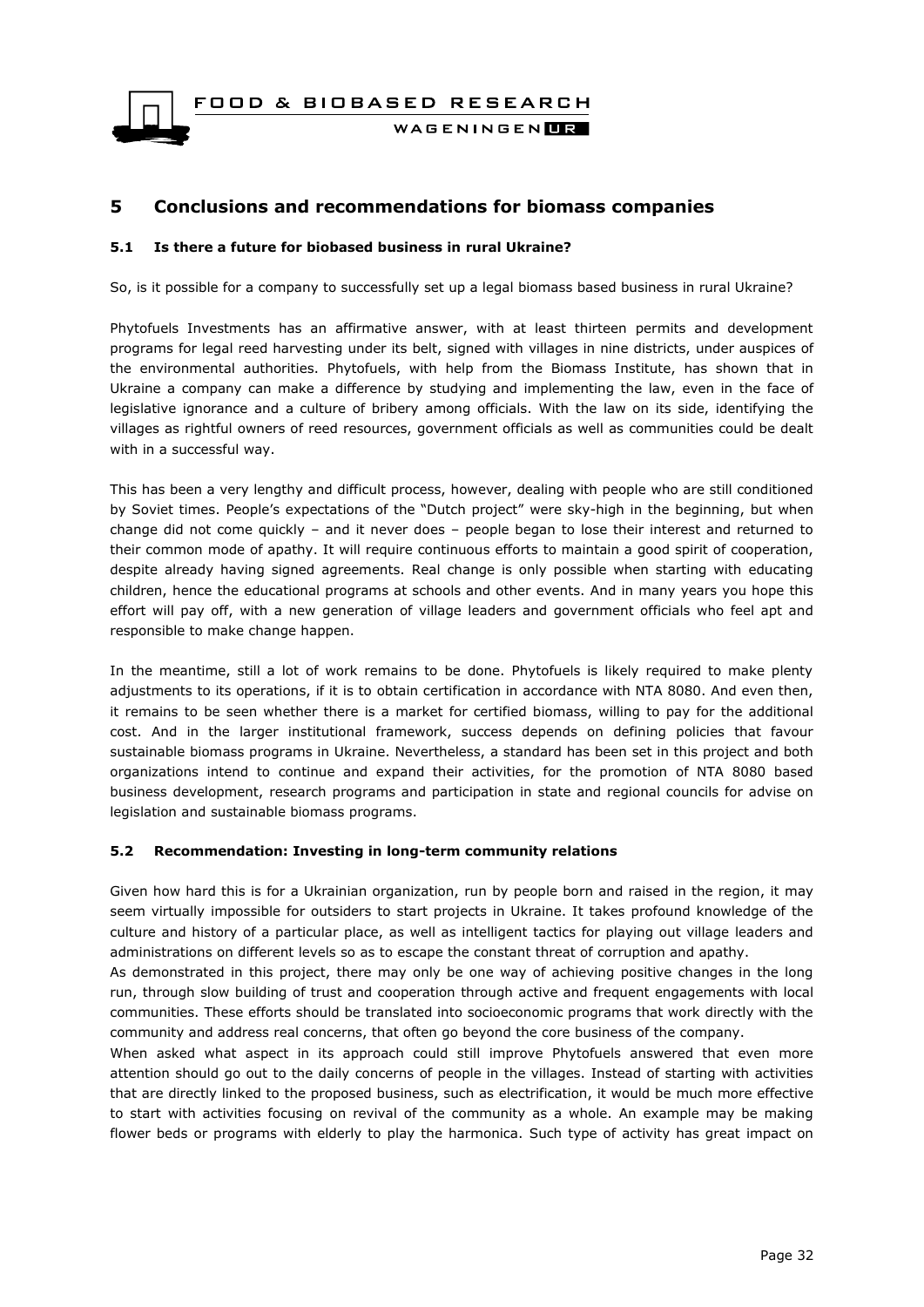

the general well-being of the community, making people "feel" change instantly. Also the common issue of garbage disposal could be addressed. People would be triggered to place garbage bins and punish those who dump trash elsewhere. Supporting the community in this way is everything according to Phytofuels. It can induce positive changes quickly, but without big investments.

Rather than focusing on adults and elderly, so far Phytofuels has focussed much on social and educational programs with children. This has been very rewarding, as children are eager to learn and represent future leaders. But, Phytofuels is now acknowledging the limited impact in the short term. There are only few children in the villages and from now on much more effort should go out to adults and the elderly.



 *Preparing leaders of the future..*